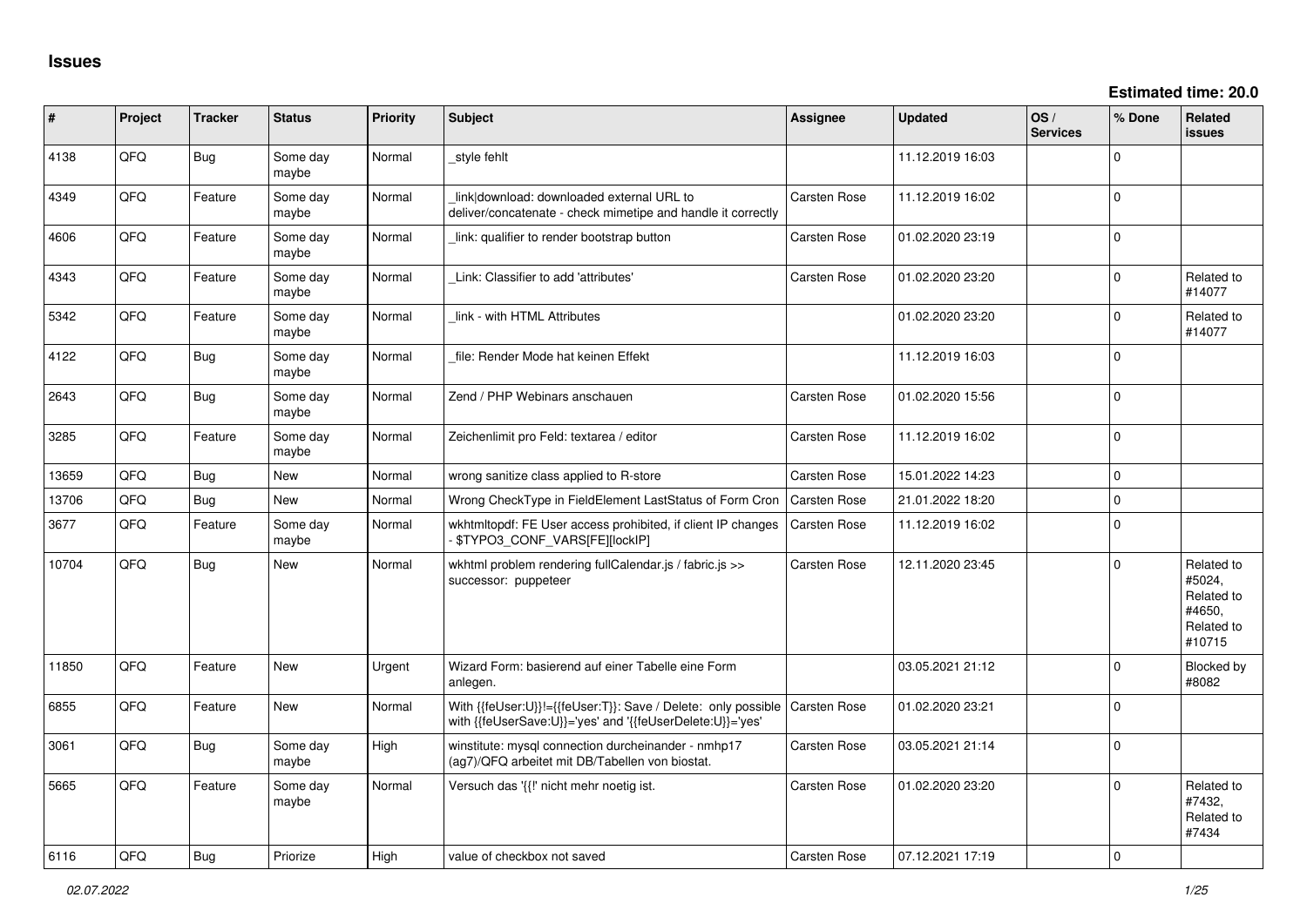| ∦     | Project | <b>Tracker</b> | <b>Status</b>     | <b>Priority</b> | <b>Subject</b>                                                                       | Assignee            | <b>Updated</b>   | OS/<br><b>Services</b> | % Done      | Related<br><b>issues</b>                    |
|-------|---------|----------------|-------------------|-----------------|--------------------------------------------------------------------------------------|---------------------|------------------|------------------------|-------------|---------------------------------------------|
| 4652  | QFQ     | Feature        | Some day<br>maybe | Normal          | UZH CD: Weiterleitung auf benutzerdefinierte 403/404 Seite                           | Carsten Rose        | 01.02.2020 23:20 |                        | $\Omega$    |                                             |
| 13354 | QFQ     | Feature        | <b>New</b>        | Normal          | Using Websocket in QFQ                                                               | Carsten Rose        | 10.11.2021 15:47 |                        | $\Omega$    |                                             |
| 5991  | QFQ     | <b>Bug</b>     | Some day<br>maybe | Normal          | URLs with ' ' or long parameter are problematic                                      | Carsten Rose        | 01.02.2020 23:19 |                        | $\mathbf 0$ |                                             |
| 3332  | QFQ     | Feature        | Some day<br>maybe | Normal          | Uploads: Thumbnails, Details zum hochgeladenen File                                  | Carsten Rose        | 11.12.2019 16:02 |                        | $\Omega$    | Related to<br>#3264,<br>Related to<br>#5333 |
| 7119  | QFQ     | Feature        | <b>New</b>        | Normal          | Upload: scaleDownWidth, scaleDownHeight                                              | Carsten Rose        | 01.02.2020 23:21 |                        | $\Omega$    |                                             |
| 7175  | QFQ     | Feature        | <b>New</b>        | Normal          | Upload: md5 hash as filename                                                         | <b>Carsten Rose</b> | 01.02.2020 23:21 |                        | $\mathbf 0$ |                                             |
| 5706  | QFQ     | <b>Bug</b>     | Some day<br>maybe | Normal          | upload: fileDestination needs to be sanatized                                        | Carsten Rose        | 01.02.2020 23:19 |                        | $\mathbf 0$ |                                             |
| 7850  | QFQ     | Feature        | <b>New</b>        | High            | Upload records: non 'pathFileName' column                                            | <b>Carsten Rose</b> | 03.05.2021 21:14 |                        | $\mathbf 0$ |                                             |
| 6704  | QFQ     | Feature        | Some day<br>maybe | Normal          | Upload Mode: Bilder in Notizen rechts sollen aktuellen<br>Upload repräsentieren.     |                     | 01.02.2020 23:19 |                        | $\Omega$    | Related to<br>#3264                         |
| 5305  | QFQ     | Bug            | <b>New</b>        | Normal          | Upload FormElement: nicht disabled by readonly Form                                  | Carsten Rose        | 16.06.2021 13:43 |                        | $\Omega$    | Related to<br>#9347,<br>Related to<br>#9834 |
| 9947  | QFQ     | Bug            | Priorize          | Normal          | Unwanted error message if missing 'typeAheadSqlPrefetch'                             | Carsten Rose        | 01.02.2020 10:13 |                        | $\Omega$    |                                             |
| 4197  | QFQ     | Feature        | Some day<br>maybe | Normal          | Unit Test fuer JSON Stream von QuickFormQuery.php ><br>doForm()                      | Carsten Rose        | 11.12.2019 16:03 |                        | $\mathbf 0$ |                                             |
| 13943 | QFQ     | <b>Bug</b>     | Priorize          | Normal          | unable to find formgroup                                                             | Enis Nuredini       | 28.05.2022 11:03 |                        | $\mathbf 0$ |                                             |
| 10661 | QFQ     | Bug            | In Progress       | Normal          | Typo3 Warnungen                                                                      | Carsten Rose        | 07.09.2021 13:23 |                        | $\mathbf 0$ | Related to<br>#12440                        |
| 11320 | QFQ     | Feature        | Priorize          | Normal          | Typo3 Version 10 support                                                             | Carsten Rose        | 05.05.2021 22:09 |                        | $\mathbf 0$ |                                             |
| 7219  | QFQ     | Bug            | <b>New</b>        | Normal          | typeSheadSql / typeAheadSqlPrefetch: change to curly<br>braces                       | Carsten Rose        | 01.02.2020 23:21 |                        | $\Omega$    |                                             |
| 10588 | QFQ     | Bug            | <b>New</b>        | Normal          | typeahed Tag: Doku anpassen                                                          | Carsten Rose        | 12.11.2020 23:45 |                        | $\mathbf 0$ |                                             |
| 9077  | QFQ     | <b>Bug</b>     | New               | Normal          | typeAheadSql: report broken SQL                                                      | Carsten Rose        | 29.06.2022 22:35 |                        | $\mathbf 0$ | Related to<br>#4018                         |
| 9221  | QFQ     | Feature        | <b>New</b>        | Normal          | typeAhead: Zeichenlimite ausschalten                                                 | Carsten Rose        | 29.06.2022 22:36 |                        | $\Omega$    |                                             |
| 10116 | QFQ     | Feature        | Some day<br>maybe | Normal          | TypeAhead: Tag - show inside 'input' element                                         | Carsten Rose        | 16.09.2021 15:09 |                        | $\mathbf 0$ |                                             |
| 4457  | QFQ     | Bug            | Priorize          | Normal          | typeahead: pressing return to select an item, saves the form<br>and closes the form. | Benjamin Baer       | 03.01.2022 08:01 |                        | $\Omega$    | Related to<br>#4398                         |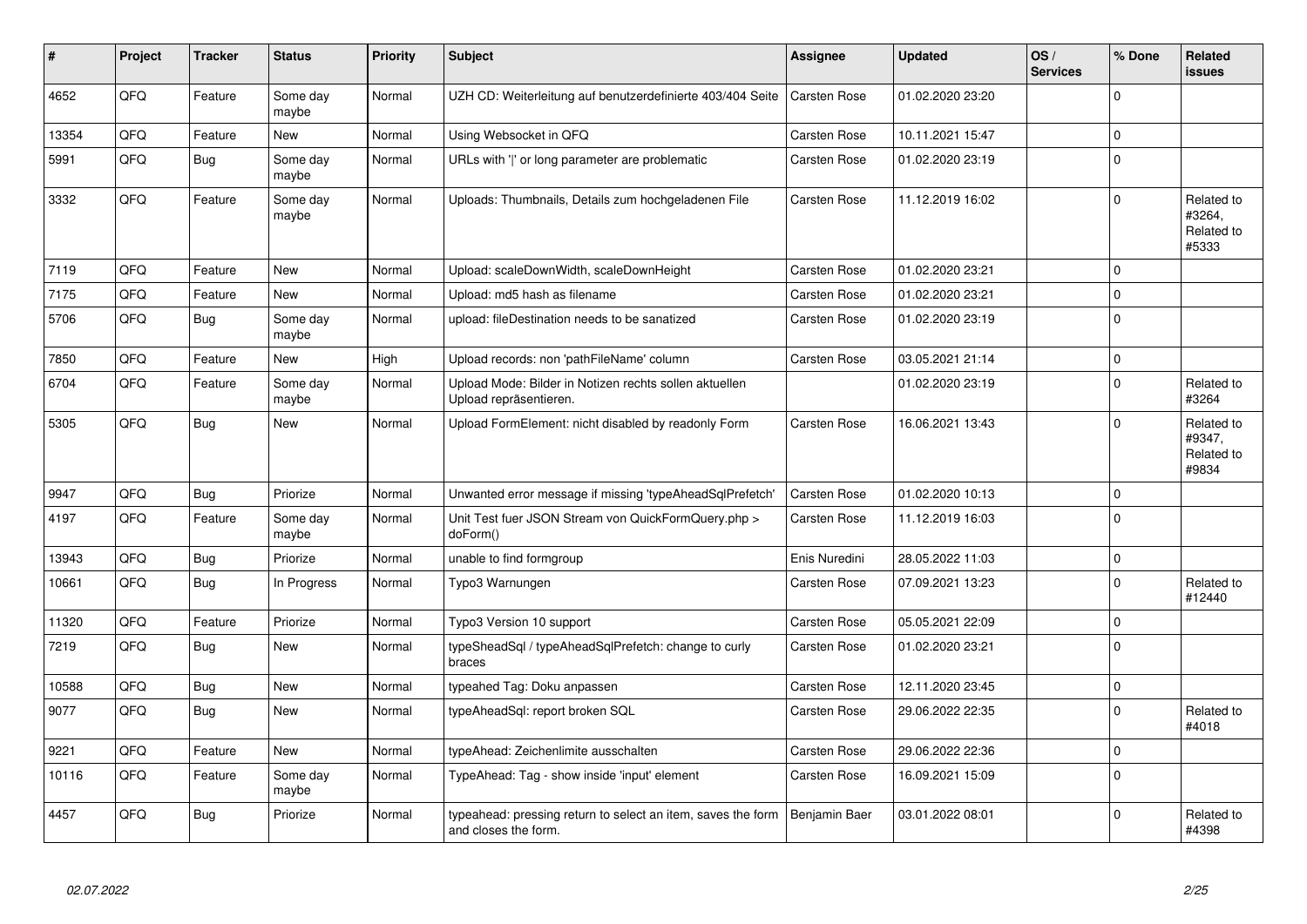| #     | Project | <b>Tracker</b> | <b>Status</b>     | <b>Priority</b> | <b>Subject</b>                                                                                                                                           | Assignee            | <b>Updated</b>   | OS/<br><b>Services</b> | % Done         | Related<br><b>issues</b>                    |
|-------|---------|----------------|-------------------|-----------------|----------------------------------------------------------------------------------------------------------------------------------------------------------|---------------------|------------------|------------------------|----------------|---------------------------------------------|
| 4398  | QFQ     | <b>Bug</b>     | Some day<br>maybe | Normal          | Typeahead: mouse click in a prefilled input opens a single<br>item dropdown with the current value - click on it seems to<br>set the value, not the key. | Benjamin Baer       | 01.02.2020 23:20 |                        | $\mathbf 0$    | Related to<br>#4457                         |
| 4018  | QFQ     | Feature        | <b>New</b>        | Normal          | typeahead: long query parameter / answer triggers 'Attack<br>detected' and purges current SIP storage.                                                   | Carsten Rose        | 29.06.2022 22:46 |                        | $\overline{0}$ | Related to<br>#9077                         |
| 10640 | QFQ     | Bug            | New               | High            | TypeAhead Tag: FE editierbar trotz readOnly                                                                                                              | Carsten Rose        | 03.05.2021 21:12 |                        | $\mathbf 0$    | Related to<br>#7795                         |
| 5805  | QFQ     | Feature        | Some day<br>maybe | Normal          | TypeAHead SQL value instead of key stored                                                                                                                |                     | 01.02.2020 23:19 |                        | 0              | Related to<br>#5444                         |
| 3895  | QFQ     | Bug            | Some day<br>maybe | Normal          | typeahead pedantic: on lehrkredit Idap webpass - if only one<br>person is in dropdown, such person can't be selected                                     | <b>Carsten Rose</b> | 11.12.2019 16:03 |                        | $\overline{0}$ |                                             |
| 5894  | QFQ     | Feature        | Feedback          | Normal          | Typeahead in Report: show/hide rows dynamically                                                                                                          | Carsten Rose        | 18.02.2022 08:50 |                        | $\mathbf 0$    | Related to<br>#5893,<br>Related to<br>#5885 |
| 5895  | QFQ     | Feature        | Some day<br>maybe | Normal          | Tutorial: List of all QFQ Features                                                                                                                       |                     | 01.02.2020 23:19 |                        | $\overline{0}$ |                                             |
| 12400 | QFQ     | Feature        | New               | Normal          | Tutorial ist in QFQ Doku, Wird in der Suche gefunden, es<br>gibt aber kein Menupunkt - Inhalt ueberpruefen                                               | Carsten Rose        | 03.05.2021 20:45 |                        | 0              |                                             |
| 12187 | QFQ     | <b>Bug</b>     | <b>New</b>        | Normal          | Trigger FormAsFile() via Report: probably problem with multi<br>DB setup                                                                                 | Carsten Rose        | 20.03.2021 21:20 |                        | $\overline{0}$ |                                             |
| 8044  | QFQ     | Feature        | Priorize          | Normal          | Transaction: a) Form, b) Report                                                                                                                          | Carsten Rose        | 05.05.2021 22:14 |                        | 0              | Related to<br>#8043                         |
| 9968  | OFO     | Feature        | Priorize          | Normal          | Tooltip in Links for Developer                                                                                                                           | Carsten Rose        | 01.02.2020 23:17 |                        | 0              |                                             |
| 7456  | QFQ     | <b>Bug</b>     | Some day<br>maybe | Low             | Todos in Code: solve or make ticket                                                                                                                      | Carsten Rose        | 16.09.2021 15:10 |                        | $\overline{0}$ |                                             |
| 12664 | QFQ     | Feature        | New               | Normal          | TinyMCE: report/remove malicous HTML/JS Code                                                                                                             | Carsten Rose        | 19.03.2022 17:47 |                        | 0              | Related to<br>#14320                        |
| 7239  | QFQ     | Feature        | New               | Normal          | TinyMCE: html tag whitelist                                                                                                                              | Carsten Rose        | 01.02.2020 23:21 |                        | $\mathbf 0$    | Related to<br>#14320                        |
| 14455 | QFQ     | Support        | New               | Normal          | TinyMCE: Activate save button after upload picture over<br>drag&drop                                                                                     | Enis Nuredini       | 01.07.2022 08:37 |                        | $\overline{0}$ |                                             |
| 12439 | QFQ     | Feature        | In Progress       | Normal          | TinyMCE Paste from Word & Character Count/Limit                                                                                                          | <b>Carsten Rose</b> | 05.05.2021 22:15 |                        | 0              |                                             |
| 12186 | QFQ     | Feature        | New               | High            | TinyMCE Config für Objekte                                                                                                                               | Carsten Rose        | 07.12.2021 17:19 |                        | $\overline{0}$ | <b>Blocks</b><br>#12632                     |
| 10782 | QFQ     | Feature        | Feedback          | Normal          | Tiny MCE: Image Upload                                                                                                                                   | Enis Nuredini       | 16.05.2022 23:16 |                        | 0              | Related to<br>#12452                        |
| 9704  | QFQ     | Feature        | Some day<br>maybe | Normal          | Thumbnails Generieren beim Splitten von PDF Files                                                                                                        | Carsten Rose        | 11.12.2019 16:01 |                        | 0              |                                             |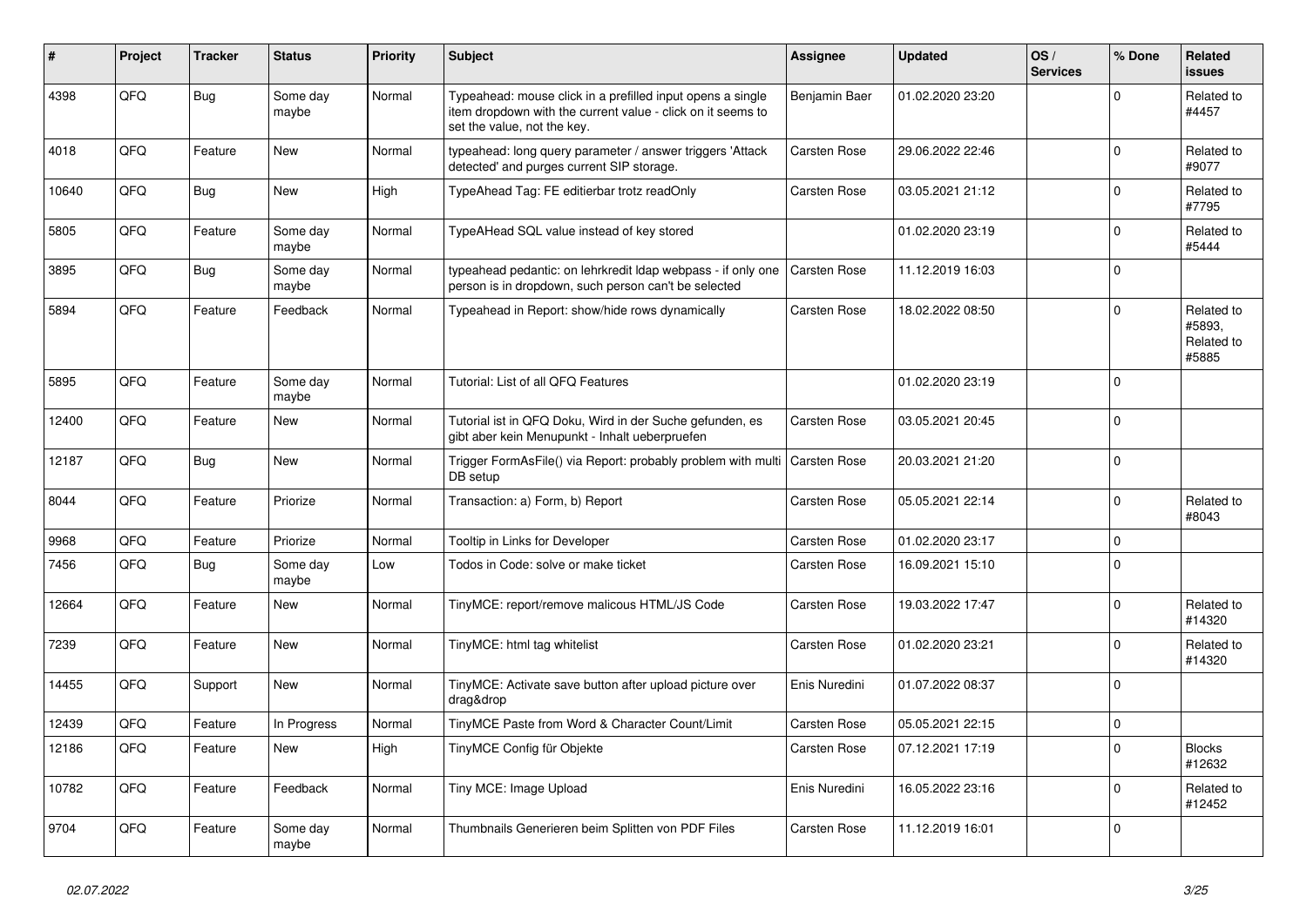| ∦     | Project | <b>Tracker</b> | <b>Status</b>     | <b>Priority</b> | <b>Subject</b>                                                                                            | <b>Assignee</b>     | <b>Updated</b>   | OS/<br><b>Services</b> | % Done         | Related<br><b>issues</b>                    |
|-------|---------|----------------|-------------------|-----------------|-----------------------------------------------------------------------------------------------------------|---------------------|------------------|------------------------|----------------|---------------------------------------------|
| 5452  | QFQ     | Feature        | Some day<br>maybe | Normal          | Thumbnails from PDF: bad quality                                                                          |                     | 01.02.2020 23:20 |                        | $\Omega$       |                                             |
| 7402  | QFQ     | Bug            | Some day<br>maybe | Normal          | thumbnail cache: outdated picture when permission denied<br>and permission resolved.                      |                     | 01.02.2020 23:20 |                        | $\mathbf 0$    |                                             |
| 4757  | QFQ     | Feature        | Some day<br>maybe | Normal          | Test subrecord: download links ok? Links ok?                                                              | Carsten Rose        | 01.02.2020 23:20 |                        | $\Omega$       |                                             |
| 8056  | QFQ     | Feature        | Some day<br>maybe | Normal          | Termin Organisation (Reservation)                                                                         |                     | 01.02.2020 23:19 |                        | $\Omega$       | Related to<br>#8658                         |
| 4816  | QFQ     | Feature        | Some day<br>maybe | Normal          | Templates for QFQ Reports (Tables, Radios, )                                                              |                     | 01.02.2020 23:20 |                        | $\mathbf 0$    |                                             |
| 10345 | QFQ     | Feature        | New               | Normal          | Templates - Patterns QFQ Style                                                                            |                     | 03.05.2021 21:01 |                        | $\Omega$       | Related to<br>#10713                        |
| 4549  | QFQ     | Bug            | Some day<br>maybe | Normal          | TemplateGroups: FE.type SELECT loose selected value<br>after save                                         | Carsten Rose        | 01.02.2020 23:20 |                        | $\Omega$       | Related to<br>#4548,<br>Related to<br>#4771 |
| 3588  | QFQ     | Bug            | Some day<br>maybe | Normal          | templateGroup: versteckte Elemente werden weiterhin<br>gespeichert.                                       | Carsten Rose        | 11.12.2019 16:02 |                        | $\Omega$       |                                             |
| 3385  | QFQ     | Feature        | Some day<br>maybe | Normal          | templateGroup: insert/update/delete non primary records                                                   | Carsten Rose        | 11.12.2019 16:02 |                        | $\Omega$       |                                             |
| 7521  | QFQ     | Feature        | New               | Normal          | TemplateGroup: fe.type=upload                                                                             | Carsten Rose        | 01.02.2020 23:21 |                        | $\Omega$       | Related to<br>#9706                         |
| 3882  | QFQ     | Bug            | Some day<br>maybe | Normal          | templateGroup: disable 'add' if limit is reached - funktioniert<br>nicht wenn bereits records existierten | <b>Carsten Rose</b> | 11.12.2019 16:03 |                        | 0              |                                             |
| 12702 | QFQ     | Bug            | <b>New</b>        | High            | templateGroup: broken in multiDb Setup                                                                    | Carsten Rose        | 14.12.2021 16:02 |                        | $\Omega$       |                                             |
| 12045 | QFQ     | <b>Bug</b>     | New               | Normal          | templateGroup afterSave FE: Aufruf ohne<br>sqlHonorFormElements funktioniert nicht                        | Carsten Rose        | 18.02.2021 16:33 |                        | $\Omega$       |                                             |
| 12716 | QFQ     | <b>Bug</b>     | New               | Normal          | template group: Pattern only applied to first instance                                                    | Carsten Rose        | 19.03.2022 17:47 |                        | $\mathbf 0$    |                                             |
| 4445  | QFQ     | Feature        | Some day<br>maybe | Normal          | template group: Option to simulate fieldset                                                               |                     | 28.06.2021 14:11 |                        | $\mathbf 0$    |                                             |
| 10506 | QFQ     | Bug            | New               | High            | Template Group broken on MultiDB instance                                                                 | Carsten Rose        | 03.05.2021 21:12 |                        | $\mathbf 0$    | Related to<br>#10505                        |
| 6970  | QFQ     | Feature        | Some day<br>maybe | Normal          | tablesorter: default fuer 'sortReset' aendern von 'Ctrl' zu 'Alt'   Benjamin Baer                         |                     | 01.02.2020 23:21 |                        | $\overline{0}$ |                                             |
| 12679 | QFQ     | Feature        | New               | Normal          | tablesorter: custom column width                                                                          | Carsten Rose        | 16.06.2021 11:10 |                        | 0              |                                             |
| 11892 | QFQ     | Feature        | New               | Normal          | tablesorter: columns with links are hard to order - new<br>qualifier 'Y: <ord>'</ord>                     | Enis Nuredini       | 23.03.2022 09:22 |                        | $\mathbf 0$    |                                             |
| 9130  | QFQ     | Feature        | Some day<br>maybe | Normal          | tablesorter: Automatic Row numbering / Zeilenummer                                                        | Benjamin Baer       | 01.02.2020 23:22 |                        | 0              |                                             |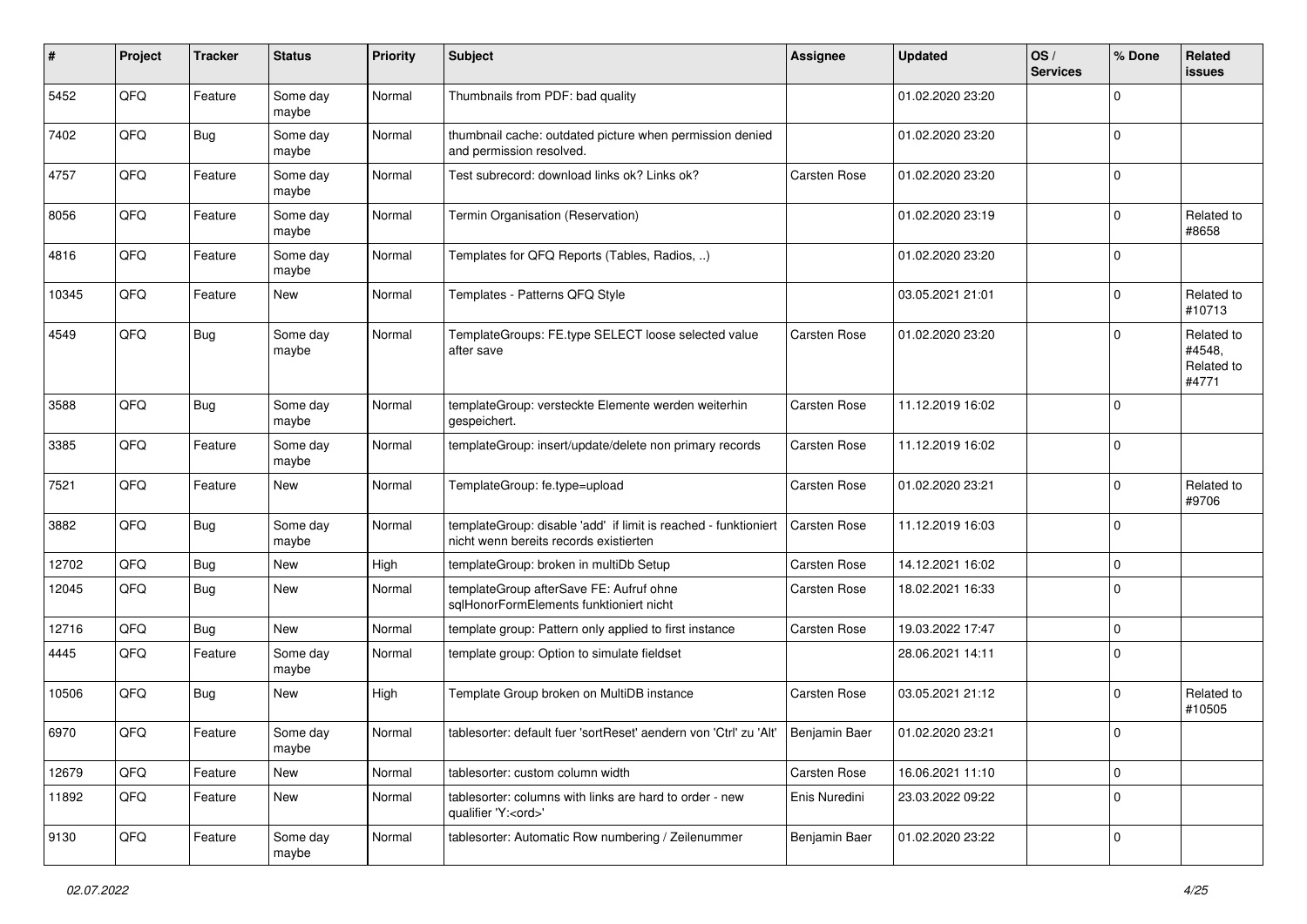| #     | Project | <b>Tracker</b> | <b>Status</b>     | <b>Priority</b> | <b>Subject</b>                                                                                       | Assignee                                               | <b>Updated</b>   | OS/<br><b>Services</b> | % Done      | Related<br><b>issues</b>                      |                      |
|-------|---------|----------------|-------------------|-----------------|------------------------------------------------------------------------------------------------------|--------------------------------------------------------|------------------|------------------------|-------------|-----------------------------------------------|----------------------|
| 10745 | QFQ     | Feature        | Some day<br>maybe | Normal          | <b>Tablesorter Excel Export</b>                                                                      | Carsten Rose                                           | 16.09.2021 15:09 |                        | $\mathbf 0$ |                                               |                      |
| 14304 | QFQ     | <b>Bug</b>     | <b>New</b>        | Normal          | table sorter view safer does not work                                                                | Carsten Rose                                           | 10.06.2022 11:49 |                        | $\mathbf 0$ |                                               |                      |
| 4258  | QFQ     | Feature        | Some day<br>maybe | High            | <b>System Defaults: Forms</b>                                                                        | Carsten Rose                                           | 03.05.2021 21:14 |                        | $\mathbf 0$ |                                               |                      |
| 10114 | QFQ     | Feature        | <b>New</b>        | High            | Symbol (Link): 'G:' (Glyphicon) replaced by 'i:' (icon)                                              |                                                        | 07.12.2021 17:19 |                        | $\mathbf 0$ | Related to<br>#3797,<br>Related to<br>#4194   |                      |
| 12520 | QFQ     | Bug            | <b>New</b>        | Normal          | Switch FE User: still active even FE User session expired                                            | Carsten Rose                                           | 19.03.2022 17:48 |                        | $\Omega$    |                                               |                      |
| 12477 | QFQ     | Feature        | <b>New</b>        | Normal          | Support for refactoring: Form, FormElement, diverse<br>Tabellen/Spalten, tt-content Records          | Carsten Rose                                           | 03.05.2021 20:45 |                        | $\mathbf 0$ |                                               |                      |
| 7574  | QFQ     | Bug            | <b>New</b>        | Normal          | Substitute error: form element not reported / dont parse<br>Form.note                                | Carsten Rose                                           | 01.02.2020 23:21 |                        | $\mathbf 0$ |                                               |                      |
| 7281  | QFQ     | <b>Bug</b>     | Some day<br>maybe | Normal          | Subrecords: on large screen separator line too short                                                 |                                                        | 01.02.2020 23:19 |                        | $\mathbf 0$ |                                               |                      |
| 12135 | QFQ     | Feature        | <b>New</b>        | Normal          | Subrecord: Notiz                                                                                     |                                                        | 24.04.2021 16:58 |                        | $\mathbf 0$ |                                               |                      |
| 11955 | QFQ     | Feature        | <b>New</b>        | Normal          | subrecord: new title option to set <th> attributes - e.g. to<br/>customize tablesorter options.</th> | attributes - e.g. to<br>customize tablesorter options. | Carsten Rose     | 03.05.2021 20:47       |             | $\mathbf 0$                                   | Related to<br>#11775 |
| 8187  | QFQ     | Feature        | <b>New</b>        | Normal          | Subrecord: enable/hide new button - make new/edit/delete<br>customizeable.                           | Carsten Rose                                           | 06.03.2021 18:44 |                        | $\mathbf 0$ | Related to<br>#11326                          |                      |
| 3432  | QFQ     | Feature        | New               | Normal          | subrecord: dynamicUpdate                                                                             | Carsten Rose                                           | 11.06.2020 21:10 |                        | $\Omega$    | Related to<br>#5691                           |                      |
| 11775 | QFQ     | Feature        | <b>New</b>        | Normal          | Subrecord Tooltip pro Feld                                                                           | Carsten Rose                                           | 18.12.2020 15:22 |                        | $\Omega$    | Related to<br>#11955                          |                      |
| 12413 | QFQ     | Feature        | <b>New</b>        | Normal          | STORE_TYPO3: enhance for {{be_users.email:T}},<br>{{fe users.email:T}}                               | Carsten Rose                                           | 03.05.2021 20:45 |                        | $\Omega$    | Related to<br>#12412,<br>Related to<br>#10012 |                      |
| 9173  | QFQ     | <b>Bug</b>     | Priorize          | Urgent          | Stale Record Lock: Firefox                                                                           | Carsten Rose                                           | 03.05.2021 21:14 |                        | $\Omega$    | Related to<br>#9789                           |                      |
| 10081 | QFQ     | <b>Bug</b>     | <b>New</b>        | High            | Stale record lock after 'forbidden' character                                                        | Carsten Rose                                           | 03.05.2021 21:12 |                        | $\mathbf 0$ | Related to<br>#10082,<br>Related to<br>#9789  |                      |
| 9129  | QFQ     | Feature        | <b>New</b>        | Normal          | sqlValidate: Message as notification, not as error                                                   | Carsten Rose                                           | 01.02.2020 23:22 |                        | $\mathbf 0$ | Related to<br>#9128                           |                      |
| 4026  | QFQ     | Feature        | Some day<br>maybe | Normal          | sqlLog.sql: log number of FE.id                                                                      | Carsten Rose                                           | 11.12.2019 16:03 |                        | $\Omega$    | Related to<br>#5458                           |                      |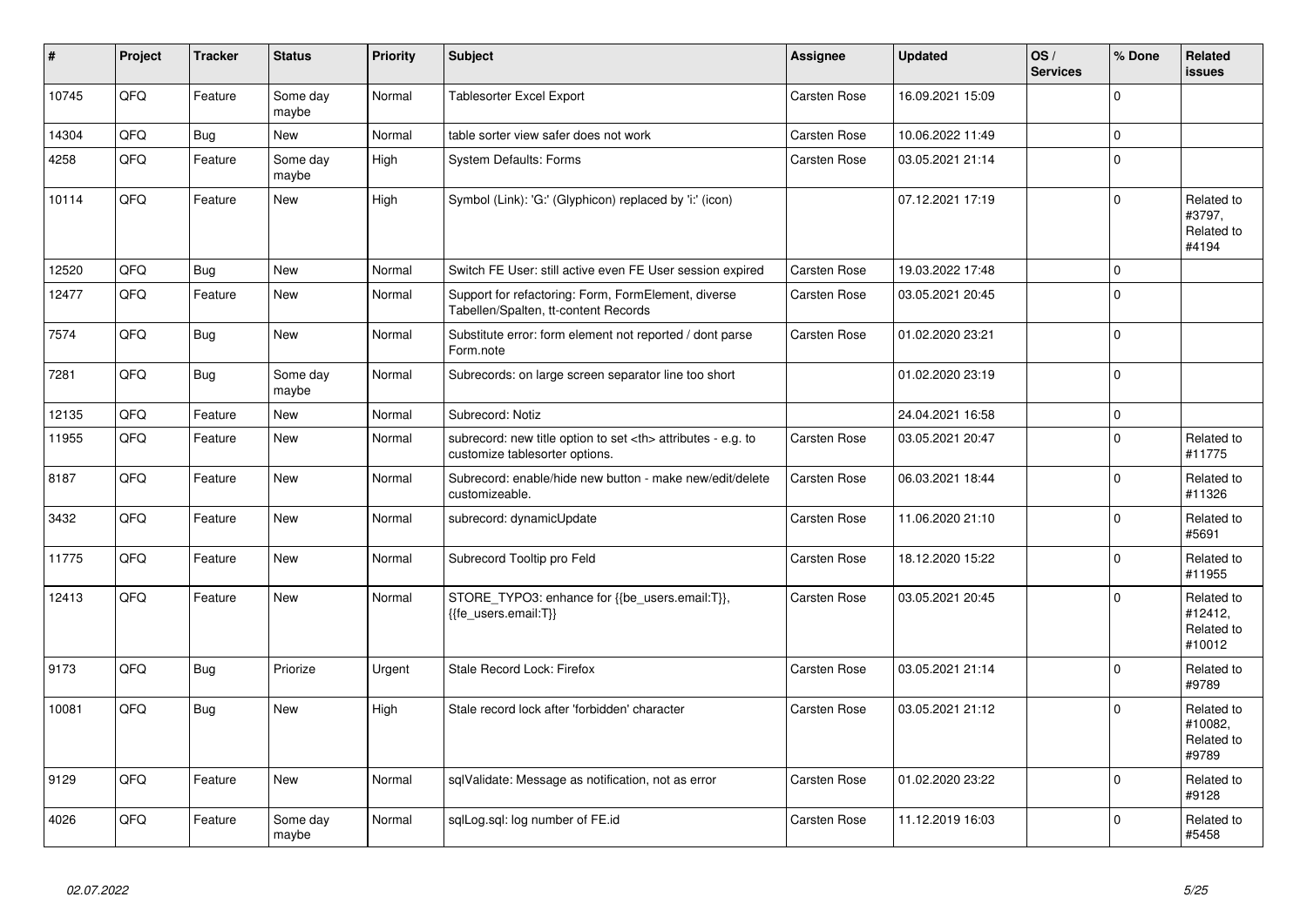| #     | Project | <b>Tracker</b> | <b>Status</b>     | <b>Priority</b> | Subject                                                                                            | <b>Assignee</b>     | <b>Updated</b>   | OS/<br><b>Services</b> | % Done      | Related<br>issues                             |
|-------|---------|----------------|-------------------|-----------------|----------------------------------------------------------------------------------------------------|---------------------|------------------|------------------------|-------------|-----------------------------------------------|
| 3941  | QFQ     | Feature        | Some day<br>maybe | Normal          | sqlAfter: es sollten mehrere moeglich sein                                                         | <b>Carsten Rose</b> | 11.12.2019 16:03 |                        | $\Omega$    | Related to<br>#3942                           |
| 12504 | QFQ     | Feature        | Priorize          | Normal          | sql.log: report fe.id                                                                              | Carsten Rose        | 05.05.2021 22:09 |                        | $\mathbf 0$ |                                               |
| 4050  | QFQ     | Feature        | New               | Normal          | sql.log: 1) FormElement ID which causes a specific action,<br>2) Result in the same row.           | <b>Carsten Rose</b> | 15.04.2020 11:35 |                        | $\Omega$    | Related to<br>#5458                           |
| 12545 | QFQ     | Bug            | <b>New</b>        | Urgent          | sql.log not created / updated                                                                      | Carsten Rose        | 14.12.2021 16:02 |                        | $\mathbf 0$ |                                               |
| 8806  | QFQ     | Feature        | New               | Normal          | SQL Function nl2br                                                                                 | Carsten Rose        | 01.02.2020 23:22 |                        | 0           |                                               |
| 9928  | QFQ     | Feature        | Priorize          | Normal          | SpecialColumnName: a) Deprecated: ' AS "_+tag " ', b)<br>New: ' AS "_ <tag1><tag2>"'</tag2></tag1> | Carsten Rose        | 01.02.2020 23:17 |                        | $\Omega$    | Related to<br>#9929                           |
| 7683  | QFQ     | Feature        | New               | Normal          | Special column names in '{{ SELECT  AS _link }}' should<br>be detected                             | Carsten Rose        | 01.02.2020 23:21 |                        | $\Omega$    |                                               |
| 4442  | QFQ     | Feature        | Some day<br>maybe | Normal          | Special Column Name: _link - new symbol G (Glyph) to<br>choose any available symbol                |                     | 11.12.2019 16:02 |                        | $\mathbf 0$ |                                               |
| 12512 | QFQ     | Bug            | <b>New</b>        | Normal          | Some MySQL Installation can't use 'stored procedures'                                              | <b>Carsten Rose</b> | 19.03.2022 17:48 |                        | $\mathbf 0$ |                                               |
| 12532 | QFQ     | Feature        | New               | High            | SIP-Parameter bei Seitenaufruf in Browser-Console<br>anzeigen                                      | Carsten Rose        | 07.12.2021 17:19 |                        | $\Omega$    | Related to<br>#11893.<br>Related to<br>#14187 |
| 9707  | QFQ     | Feature        | New               | Normal          | SIP security: encode pageld and check pageld on decode                                             | Carsten Rose        | 01.02.2020 23:22 |                        | $\Omega$    |                                               |
| 9121  | QFQ     | Bug            | Priorize          | High            | sip links have r and __dbIndexData set                                                             | Carsten Rose        | 12.06.2021 10:41 |                        | $\Omega$    |                                               |
| 7107  | QFQ     | Feature        | Some day<br>maybe | Normal          | Showcase Registration Tool: Anmeldung / Administration :<br>Liste Anmeldungen / Emaileinaldung     | Carsten Rose        | 11.12.2019 16:01 |                        | $\mathbf 0$ |                                               |
| 3537  | QFQ     | Feature        | Some day<br>maybe | Low             | SHOW COLUMNS FROM tableName - Extend '{{!'<br>definition                                           | Carsten Rose        | 11.12.2019 16:02 |                        | $\mathbf 0$ |                                               |
| 8963  | QFQ     | Feature        | Priorize          | Normal          | Setting values in a store: flexible way                                                            | <b>Carsten Rose</b> | 05.05.2021 22:10 |                        | $\mathbf 0$ | Related to<br>#8975                           |
| 4551  | QFQ     | Feature        | Some day<br>maybe | Normal          | Set 'pills' via dynamicUpdate to show/hide/disabled                                                |                     | 01.02.2020 23:20 |                        | $\Omega$    | Related to<br>#3752                           |
| 4956  | QFQ     | Feature        | Some day<br>maybe | Normal          | Sendmail: Benutzerdefinierte Headers                                                               | Carsten Rose        | 11.12.2019 16:02 |                        | $\mathbf 0$ |                                               |
| 7014  | QFQ     | Bug            | <b>New</b>        | Normal          | Sending invalid emails succeeds when<br>debug.redirectAllMailTo is set                             | Carsten Rose        | 01.02.2020 23:21 |                        | 0           |                                               |
| 11080 | QFQ     | Feature        | New               | Normal          | Send MQTT messages                                                                                 | Carsten Rose        | 29.08.2020 19:49 |                        | 0           |                                               |
| 13899 | QFQ     | Bug            | ToDo              | Normal          | Selenium: zum laufen bringen                                                                       | Enis Nuredini       | 25.03.2022 10:24 |                        | 0           |                                               |
| 13900 | QFQ     | Feature        | Priorize          | Normal          | Selenium: Check das Cookie/PDF funktioniert                                                        | Enis Nuredini       | 25.03.2022 12:45 |                        | 0           |                                               |
| 14227 | QFQ     | Feature        | New               | Normal          | Selenium Konkurrenz: cypress.io                                                                    | Enis Nuredini       | 28.05.2022 11:02 |                        | $\mathbf 0$ |                                               |
| 7616  | QFG     | Bug            | Priorize          | Normal          | Selectlist with Enum & Dynamic Update                                                              | Carsten Rose        | 01.02.2020 10:13 |                        | $\mathbf 0$ |                                               |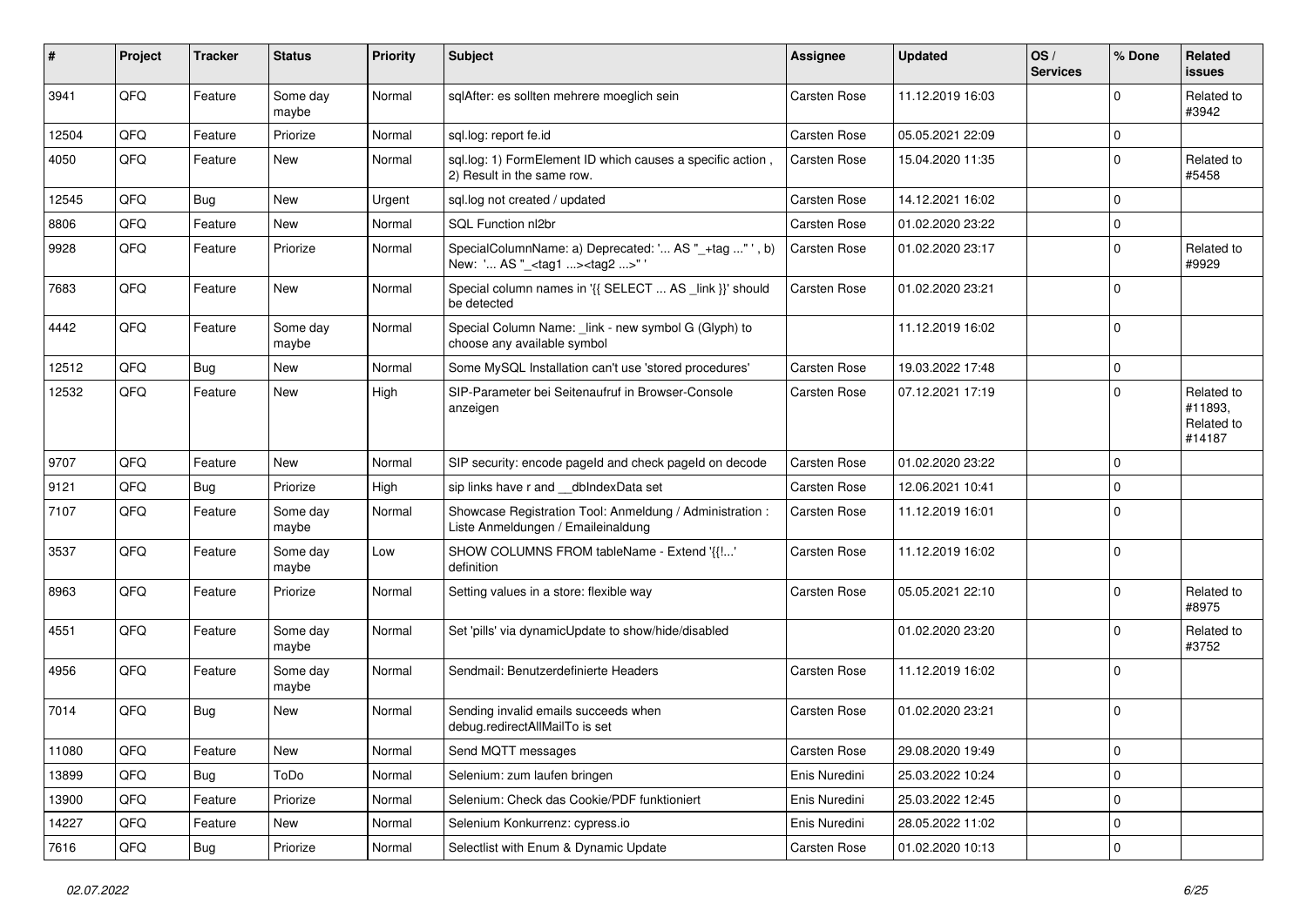| #     | Project | <b>Tracker</b> | <b>Status</b>     | <b>Priority</b> | <b>Subject</b>                                                                                     | <b>Assignee</b> | <b>Updated</b>   | OS/<br><b>Services</b> | % Done      | Related<br>issues    |
|-------|---------|----------------|-------------------|-----------------|----------------------------------------------------------------------------------------------------|-----------------|------------------|------------------------|-------------|----------------------|
| 7519  | QFQ     | Feature        | New               | Normal          | Select: Multi                                                                                      | Carsten Rose    | 01.02.2020 23:22 |                        | $\Omega$    |                      |
| 7730  | QFQ     | Feature        | Priorize          | Normal          | SELECT Box: title in between                                                                       | Benjamin Baer   | 01.02.2020 23:22 |                        | $\Omega$    |                      |
| 11076 | QFQ     | Feature        | In Progress       | Normal          | SELECT  AS _websocket                                                                              | Carsten Rose    | 30.08.2020 17:49 |                        | $\Omega$    |                      |
| 3727  | QFQ     | Feature        | <b>New</b>        | High            | Security: Session Hijacking erschweren                                                             | Carsten Rose    | 03.05.2021 21:14 |                        | 0           |                      |
| 880   | QFQ     | Feature        | Some day<br>maybe | Urgent          | Security: PHP, SQL Injection, XSS                                                                  |                 | 03.05.2021 21:14 |                        | 0           | Related to<br>#14320 |
| 5428  | QFQ     | Feature        | Some day<br>maybe | Normal          | secure thumbnail: late render on access.                                                           | Carsten Rose    | 01.02.2020 23:20 |                        | $\Omega$    |                      |
| 5366  | QFQ     | Feature        | Priorize          | Normal          | Saving with keyboard shortcuts                                                                     | Benjamin Baer   | 21.03.2022 09:47 |                        | $\Omega$    |                      |
| 12974 | QFQ     | <b>Bug</b>     | New               | High            | Sanitize Queries in Action-Elements                                                                | Carsten Rose    | 07.12.2021 17:19 |                        | $\Omega$    |                      |
| 9394  | QFQ     | Feature        | Priorize          | Normal          | REST: allow for non numerical ids in get requests                                                  | Carsten Rose    | 05.05.2021 22:10 |                        | $\mathbf 0$ |                      |
| 7921  | QFQ     | Feature        | Some day<br>maybe | Normal          | Rest API Export: URL kuerzer machen                                                                |                 | 01.02.2020 23:19 |                        | $\Omega$    |                      |
| 14028 | QFQ     | Feature        | New               | Normal          | Required notification: visual nicer                                                                | Enis Nuredini   | 28.05.2022 11:01 |                        | $\mathbf 0$ |                      |
| 4454  | QFQ     | Bug            | Some day<br>maybe | Normal          | Required Elements: multiple elements in a row - whole row<br>marked if only one input is empty.    | Benjamin Baer   | 01.02.2020 23:20 |                        | $\mathbf 0$ |                      |
| 9855  | QFQ     | Bug            | <b>New</b>        | Normal          | <b>Required Check</b>                                                                              |                 | 01.02.2020 15:56 |                        | 0           |                      |
| 5129  | QFQ     | Feature        | Some day<br>maybe | Normal          | Reports: SQL fuer x Achse und y Achse                                                              |                 | 11.12.2019 16:02 |                        | $\Omega$    |                      |
| 5345  | QFQ     | Feature        | <b>New</b>        | Normal          | Report: UPDATE / INSERT / DELETE statements should<br>trigger subqueries, depending on the result. | Carsten Rose    | 27.05.2020 16:11 |                        | $\Omega$    |                      |
| 9811  | QFQ     | Feature        | <b>New</b>        | Normal          | Report: tag every n'th row                                                                         | Carsten Rose    | 01.02.2020 23:22 |                        | $\mathbf 0$ |                      |
| 4435  | QFQ     | Feature        | Some day<br>maybe | Normal          | Report: striptags - specify allowed tags                                                           |                 | 01.02.2020 23:20 |                        | $\Omega$    |                      |
| 14323 | QFQ     | Bug            | In Progress       | Normal          | Report: render=both single - no impact                                                             | Carsten Rose    | 19.06.2022 18:31 |                        | 0           |                      |
| 3991  | QFQ     | Feature        | Some day<br>maybe | Normal          | report: Columnname '_skipWrap' skips 'fbeg', 'fend'                                                | Carsten Rose    | 11.12.2019 16:03 |                        | $\Omega$    |                      |
| 9052  | QFQ     | Feature        | Feedback          | High            | Report: CodeMirror with SQL Syntax Highlight in FE                                                 | Enis Nuredini   | 08.06.2022 10:25 |                        | $\mathbf 0$ |                      |
| 3967  | QFQ     | Feature        | Some day<br>maybe | High            | Report: Checkbox, Radio, Dropdown, Input welches ohne<br>Submit funktioniert - 'Inline-Form'       | Carsten Rose    | 03.05.2021 21:14 |                        | $\Omega$    |                      |
| 11534 | QFQ     | Feature        | New               | Normal          | Report: Action on selected rows - Table batchprocessing<br>feature                                 |                 | 18.11.2020 08:15 |                        | 0           |                      |
| 9535  | QFQ     | <b>Bug</b>     | Feedback          | Normal          | Report:  AS '_vertical' - column to wide - vertical >> rot45,<br>rot90                             | Benjamin Baer   | 01.02.2020 15:56 |                        | $\mathbf 0$ |                      |
| 10463 | QFQ     | Feature        | New               | Normal          | Report_link: expliztes setzen von HTML Tags (Bedarf fuer<br>'data-selenium' & 'id')                | Enis Nuredini   | 23.03.2022 09:23 |                        | $\Omega$    | Related to<br>#7648  |
| 6723  | QFQ     | Feature        | New               | Normal          | Report QFQ Installation and Version                                                                | Carsten Rose    | 12.06.2021 09:07 |                        | 0           |                      |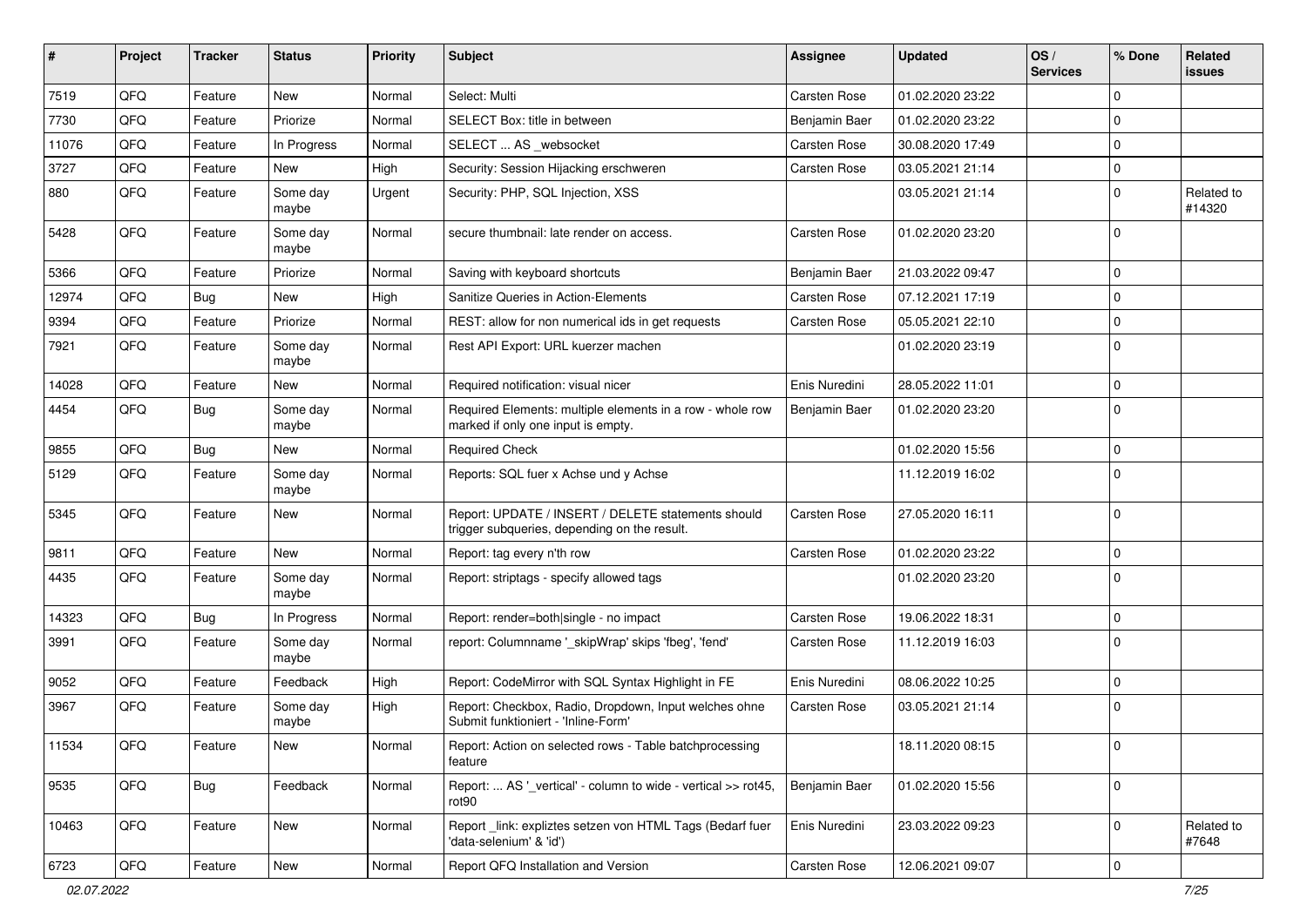| #     | Project | <b>Tracker</b> | <b>Status</b>     | <b>Priority</b> | <b>Subject</b>                                                                      | <b>Assignee</b>     | <b>Updated</b>   | OS/<br><b>Services</b> | % Done      | Related<br><b>issues</b>                                               |
|-------|---------|----------------|-------------------|-----------------|-------------------------------------------------------------------------------------|---------------------|------------------|------------------------|-------------|------------------------------------------------------------------------|
| 7261  | QFQ     | Bug            | <b>New</b>        | Normal          | Report pathFilename for user without path, only the filename                        | <b>Carsten Rose</b> | 01.02.2020 23:21 |                        | $\Omega$    |                                                                        |
| 9983  | QFQ     | Feature        | <b>New</b>        | Normal          | Report Notation: new keyword 'range'                                                | Carsten Rose        | 01.02.2020 15:55 |                        | $\mathbf 0$ |                                                                        |
| 8975  | QFQ     | Feature        | New               | Normal          | Report Notation: 2.0                                                                | Carsten Rose        | 01.02.2020 23:22 |                        | $\mathbf 0$ | Related to<br>#8963                                                    |
| 11323 | QFQ     | Feature        | Some day<br>maybe | Normal          | Report Frontend Editor Modal + Codemirror                                           | Carsten Rose        | 16.09.2021 15:10 |                        | $\Omega$    | Related to<br>#11036                                                   |
| 10005 | QFQ     | Feature        | Priorize          | Normal          | Report / special column name:  AS _calendar                                         | Carsten Rose        | 03.06.2020 17:28 |                        | $\mathbf 0$ |                                                                        |
| 4640  | QFQ     | Feature        | Some day<br>maybe | Normal          | Rename System Forms                                                                 |                     | 01.02.2020 23:20 |                        | $\Omega$    |                                                                        |
| 12611 | QFQ     | Feature        | Some day<br>maybe | Normal          | Refactoring: Bootstrap with Lazy Loading                                            | Carsten Rose        | 08.06.2022 10:37 |                        | $\Omega$    | Related to<br>#12490,<br>Related to<br>#10013,<br>Related to<br>#7732  |
| 10012 | QFQ     | Feature        | Priorize          | Normal          | redirectAllMailTo: {{beEmail:T}}                                                    | Carsten Rose        | 08.05.2021 09:54 |                        | $\Omega$    | Related to<br>#12412,<br>Related to<br>#12413,<br>Related to<br>#10011 |
| 13700 | QFQ     | Feature        | <b>New</b>        | Normal          | Redesign qfq.io Seite                                                               | Carsten Rose        | 19.03.2022 17:43 |                        | $\mathbf 0$ |                                                                        |
| 7099  | QFQ     | Feature        | <b>New</b>        | Normal          | Redesign FormEditor                                                                 | <b>Carsten Rose</b> | 01.02.2020 23:21 |                        | $\mathbf 0$ |                                                                        |
| 7480  | QFQ     | Feature        | <b>New</b>        | Normal          | Record History (Undo / Redo)                                                        | Carsten Rose        | 11.12.2019 16:16 |                        | $\mathbf 0$ | Related to<br>#2361                                                    |
| 7280  | QFQ     | Feature        | New               | Normal          | recently used table                                                                 | <b>Carsten Rose</b> | 01.02.2020 23:21 |                        | $\Omega$    |                                                                        |
| 3109  | QFQ     | <b>Bug</b>     | Some day<br>maybe | High            | RealUrl: Links werden nicht korrekt gerendert                                       | Carsten Rose        | 03.05.2021 21:14 |                        | $\Omega$    |                                                                        |
| 3867  | QFQ     | Feature        | Priorize          | Normal          | Readonly Formular: Template Groups add/delete<br>ausbeldnen                         | Carsten Rose        | 05.05.2021 22:12 |                        | $\mathbf 0$ |                                                                        |
| 7795  | QFQ     | Bug            | <b>New</b>        | Normal          | Readonly Form: Typeahead-Felder                                                     | Carsten Rose        | 01.02.2020 23:22 |                        | $\Omega$    | Related to<br>#10640                                                   |
| 7513  | QFQ     | <b>Bug</b>     | <b>New</b>        | Normal          | Radios not correct aligned                                                          | <b>Carsten Rose</b> | 01.02.2020 23:22 |                        | $\pmb{0}$   |                                                                        |
| 10766 | QFQ     | <b>Bug</b>     | <b>New</b>        | High            | Radiobutton / parameter.buttonClass=btn-default: dynamic<br>update                  |                     | 03.05.2021 21:12 |                        | $\Omega$    | Related to<br>#11237                                                   |
| 11237 | QFQ     | Bug            | <b>New</b>        | High            | Radiobutton / parameter.buttonClass= btn-default - kein<br>dirty Trigger            | Benjamin Baer       | 03.05.2021 21:12 |                        | $\Omega$    | Related to<br>#10766                                                   |
| 11239 | QFQ     | <b>Bug</b>     | <b>New</b>        | Normal          | Radiobutton (plain): horizontales Rendern abhängig vom<br>Datentyp in der Datenbank | Carsten Rose        | 30.09.2020 18:37 |                        | $\mathbf 0$ |                                                                        |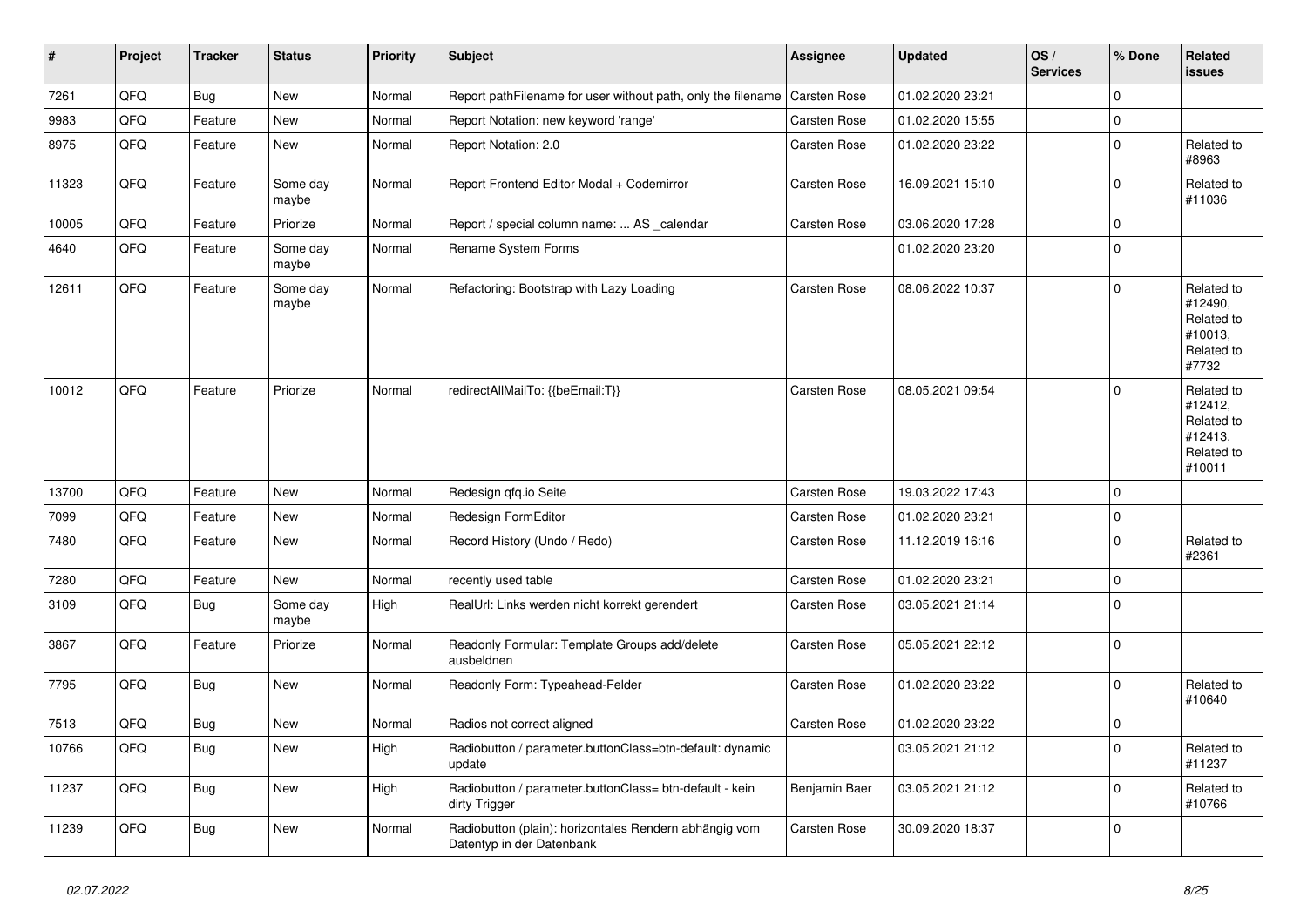| #     | Project | <b>Tracker</b> | <b>Status</b>     | <b>Priority</b> | <b>Subject</b>                                                                                                                        | <b>Assignee</b>        | <b>Updated</b>   | OS/<br><b>Services</b> | % Done       | Related<br><b>issues</b>                                               |
|-------|---------|----------------|-------------------|-----------------|---------------------------------------------------------------------------------------------------------------------------------------|------------------------|------------------|------------------------|--------------|------------------------------------------------------------------------|
| 7924  | QFQ     | Feature        | <b>New</b>        | Normal          | Radio/Checkbox with Tooltip                                                                                                           | <b>Carsten Rose</b>    | 01.02.2020 23:22 |                        | $\Omega$     |                                                                        |
| 9020  | QFQ     | Bug            | Some day<br>maybe | Normal          | radio mit buttonClass und dynamicUpdate lassen sich nicht<br>kombinieren                                                              |                        | 11.12.2019 16:01 |                        | $\Omega$     |                                                                        |
| 6483  | QFQ     | Bug            | <b>New</b>        | Normal          | R Store funktioniert nicht bei 'Report Notation' im FE                                                                                | <b>Carsten Rose</b>    | 01.02.2020 23:21 |                        | $\mathbf 0$  |                                                                        |
| 5851  | QFQ     | Feature        | Some day<br>maybe | Normal          | Queue System implementieren: MQTT, RabbitMQ                                                                                           |                        | 01.02.2020 23:20 |                        | $\Omega$     | Related to<br>#5715                                                    |
| 7520  | QFQ     | Feature        | <b>New</b>        | Normal          | QR Code:  AS _qr ( AS _link)                                                                                                          | Carsten Rose           | 01.02.2020 23:22 |                        | $\Omega$     |                                                                        |
| 13757 | QFQ     | Feature        | <b>New</b>        | High            | QR / Bar-Code Plugin                                                                                                                  | Enis Nuredini          | 19.03.2022 17:43 |                        | $\mathbf{0}$ |                                                                        |
| 4771  | QFQ     | <b>Bug</b>     | Some day<br>maybe | Normal          | gfg: select-down-values empty after save (edit-form for<br>program administrators)                                                    | <b>Carsten Rose</b>    | 01.02.2020 23:20 |                        | $\Omega$     | Related to<br>#4549, Has<br>duplicate<br>#4282                         |
| 8586  | QFQ     | Feature        | Some day<br>maybe | Normal          | QFQ: Enhance Error message for 'record not found'                                                                                     | <b>Carsten Rose</b>    | 16.09.2021 15:10 |                        | $\mathbf 0$  |                                                                        |
| 5480  | QFQ     | Feature        | Some day<br>maybe | Normal          | QFQ: Dokumentation mit Screenshots versehen                                                                                           | <b>Carsten Rose</b>    | 01.02.2020 23:20 |                        | $\Omega$     | Related to<br>#9879                                                    |
| 14187 | QFQ     | Feature        | <b>New</b>        | High            | gfg.log: show current URL                                                                                                             | <b>Carsten Rose</b>    | 28.05.2022 11:02 |                        | $\Omega$     | Related to<br>#13933,<br>Related to<br>#12532.<br>Related to<br>#11893 |
| 6574  | QFQ     | Bug            | Priorize          | Normal          | gfg.log: Fehlermeldung wurde angezeigt, aber nicht geloggt                                                                            | <b>Carsten Rose</b>    | 01.02.2020 10:13 |                        | $\mathbf 0$  |                                                                        |
| 13528 | QFQ     | <b>Bug</b>     | New               | Normal          | gfg.io > releases: es wird kein neues Release angelegt                                                                                | Benjamin Baer          | 19.03.2022 17:46 |                        | $\Omega$     |                                                                        |
| 4839  | QFQ     | Feature        | Some day<br>maybe | Normal          | gfg-handle in <head> Abschnitt</head>                                                                                                 | Carsten Rose           | 11.12.2019 16:02 |                        | $\Omega$     |                                                                        |
| 7108  | QFQ     | Feature        | Some day<br>maybe | Normal          | <b>QFQ Wrap Elements</b>                                                                                                              |                        | 11.12.2019 16:01 |                        | $\mathbf{0}$ |                                                                        |
| 3692  | QFQ     | Feature        | Some day<br>maybe | Normal          | QFQ Webseite                                                                                                                          | Benjamin Baer          | 11.12.2019 16:02 |                        | $\Omega$     | Related to<br>#5033                                                    |
| 9927  | QFQ     | Feature        | <b>New</b>        | Normal          | QFQ Update: a) Update nur machen wenn BE User<br>eingeloggt ist., b) Bei Fehler genaue Meldung welcher<br>Updateschritt Probleme hat. | Carsten Rose           | 22.01.2020 12:59 |                        | $\Omega$     |                                                                        |
| 7524  | QFQ     | <b>Bug</b>     | <b>New</b>        | Normal          | QFQ throws a 'General Error' if 'fileadmin/protected/log/' is<br>not writeable                                                        | <b>Carsten Rose</b>    | 01.02.2020 23:22 |                        | $\Omega$     |                                                                        |
| 5892  | QFQ     | Feature        | Some day<br>maybe | Normal          | QFQ should use T3 API to manipulate FE GROUP<br>membership                                                                            |                        | 01.02.2020 23:20 |                        | $\Omega$     |                                                                        |
| 13609 | QFQ     | Feature        | <b>New</b>        | Normal          | QFQ Introduction: Seite aufloesen                                                                                                     | Philipp<br>Gröbelbauer | 28.05.2022 11:02 |                        | $\Omega$     |                                                                        |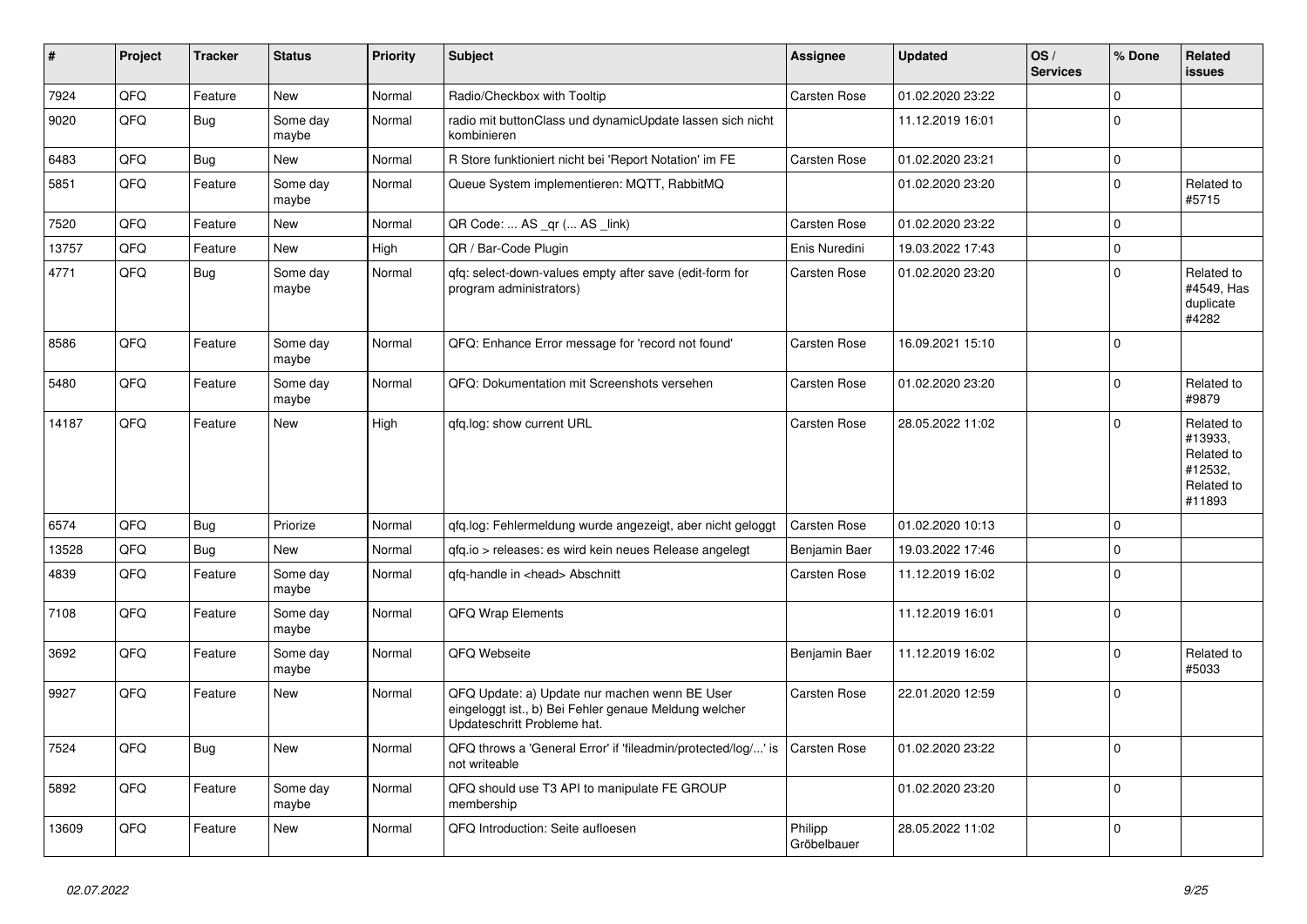| ∦     | Project | <b>Tracker</b> | <b>Status</b>     | <b>Priority</b> | <b>Subject</b>                                                                                               | <b>Assignee</b> | <b>Updated</b>   | OS/<br><b>Services</b> | % Done      | Related<br>issues         |
|-------|---------|----------------|-------------------|-----------------|--------------------------------------------------------------------------------------------------------------|-----------------|------------------|------------------------|-------------|---------------------------|
| 12465 | QFQ     | Feature        | New               | Normal          | QFQ Function: use in FE to fill StoreRecord                                                                  | Carsten Rose    | 05.05.2021 21:58 |                        | $\Omega$    |                           |
| 12395 | QFQ     | Bug            | ToDo              | High            | QFQ Function: Result two times shown                                                                         | Carsten Rose    | 18.02.2022 08:59 |                        | 0           |                           |
| 12463 | QFQ     | Bug            | ToDo              | High            | QFQ Function: 'function' and 'sql' on same level - output of<br>sal is shown two times.                      | Carsten Rose    | 15.12.2021 16:31 |                        | $\Omega$    |                           |
| 12508 | QFQ     | Bug            | In Progress       | High            | gfg Form: sendMail                                                                                           | Karin Niffeler  | 19.03.2022 17:48 |                        | $\Omega$    |                           |
| 1635  | QFQ     | Feature        | Some day<br>maybe | Normal          | QFQ Extension content record: weitere Optionen<br>einblenden.                                                | Carsten Rose    | 11.12.2019 16:03 |                        | $\Omega$    |                           |
| 9024  | QFQ     | <b>Bug</b>     | Some day<br>maybe | Normal          | QFQ Einarbeitung                                                                                             |                 | 01.02.2020 15:56 |                        | $\Omega$    |                           |
| 6140  | QFQ     | Bug            | Priorize          | Normal          | QFQ DnD Sort: Locked fields                                                                                  | Benjamin Baer   | 21.03.2022 09:56 |                        | $\mathbf 0$ |                           |
| 5389  | QFQ     | Feature        | Some day<br>maybe | Normal          | QFQ Design: Multline label / note                                                                            | Benjamin Baer   | 01.02.2020 23:19 |                        | $\Omega$    |                           |
| 5160  | QFQ     | Feature        | Some day<br>maybe | Normal          | QFQ collaborative / together.js, ShareJS, y-js, collaborative,                                               |                 | 11.12.2019 16:02 |                        | $\mathbf 0$ |                           |
| 13592 | QFQ     | Bug            | New               | Normal          | QFQ Build Queue: das vergeben von Tags klappt nicht. Es<br>werden keine Releases gebaut.                     | Carsten Rose    | 19.03.2022 17:45 |                        | $\mathbf 0$ |                           |
| 14376 | QFQ     | Feature        | New               | Normal          | QFQ Bootstrap: if missing, create stored procedures                                                          | Enis Nuredini   | 19.06.2022 16:37 |                        | $\mathbf 0$ |                           |
| 10124 | QFQ     | Feature        | Feedback          | Normal          | gfg AAI-Login                                                                                                | Karin Niffeler  | 07.05.2020 09:36 |                        | $\mathbf 0$ |                           |
| 1234  | QFQ     | Feature        | Some day<br>maybe | Normal          | QF: Record numbering: Im Grid soll in Spalte 1 optional die<br>laufende Nummer der Records angezeigt werden. |                 | 01.02.2020 23:20 |                        | $\Omega$    |                           |
| 955   | QFQ     | Feature        | Some day<br>maybe | Normal          | QF: Notizen vor/nach dem Form                                                                                |                 | 01.02.2020 23:20 |                        | $\mathbf 0$ |                           |
| 1251  | QFQ     | Feature        | Some day<br>maybe | Normal          | QF: Combo                                                                                                    |                 | 11.12.2019 16:03 |                        | $\mathbf 0$ |                           |
| 1253  | QFQ     | Feature        | Some day<br>maybe | Normal          | QF: Colorpicker                                                                                              |                 | 11.12.2019 16:03 |                        | $\mathbf 0$ |                           |
| 11980 | QFQ     | Feature        | In Progress       | Normal          | protected verzeichnis MUSS geschützt werden                                                                  | Carsten Rose    | 07.09.2021 13:30 |                        | 0           |                           |
| 9135  | QFQ     | Feature        | Priorize          | Normal          | Progress Bar generic / replace old hourglass download<br>popup                                               | Benjamin Baer   | 03.01.2022 07:43 |                        | $\Omega$    |                           |
| 10658 | QFQ     | Bug            | <b>New</b>        | Normal          | processReadOnly broken                                                                                       | Carsten Rose    | 27.05.2020 17:55 |                        | $\Omega$    |                           |
| 4023  | QFQ     | Feature        | New               | Normal          | prepared statements - FE action: salveld, sglInsert,<br>sqlUpdate, sqlDelete, sqlBefore, sqlAfter            | Carsten Rose    | 11.12.2019 16:15 |                        | $\mathbf 0$ |                           |
| 3495  | QFQ     | Feature        | Some day<br>maybe | Normal          | Predifined Parameter werden nicht in '+' (add new record)<br>SIP gerendert.                                  |                 | 11.12.2019 16:02 |                        | $\mathbf 0$ |                           |
| 8204  | QFQ     | Feature        | Priorize          | High            | Position 'required mark'                                                                                     | Carsten Rose    | 16.06.2021 13:44 |                        | $\mathbf 0$ |                           |
| 10080 | QFQ     | Feature        | New               | Normal          | Popup on 'save' / 'close': configure dialog (answer<br>yes/no/cancle/)                                       | Carsten Rose    | 28.03.2021 20:52 |                        | $\mathbf 0$ | Is duplicate<br>of #12262 |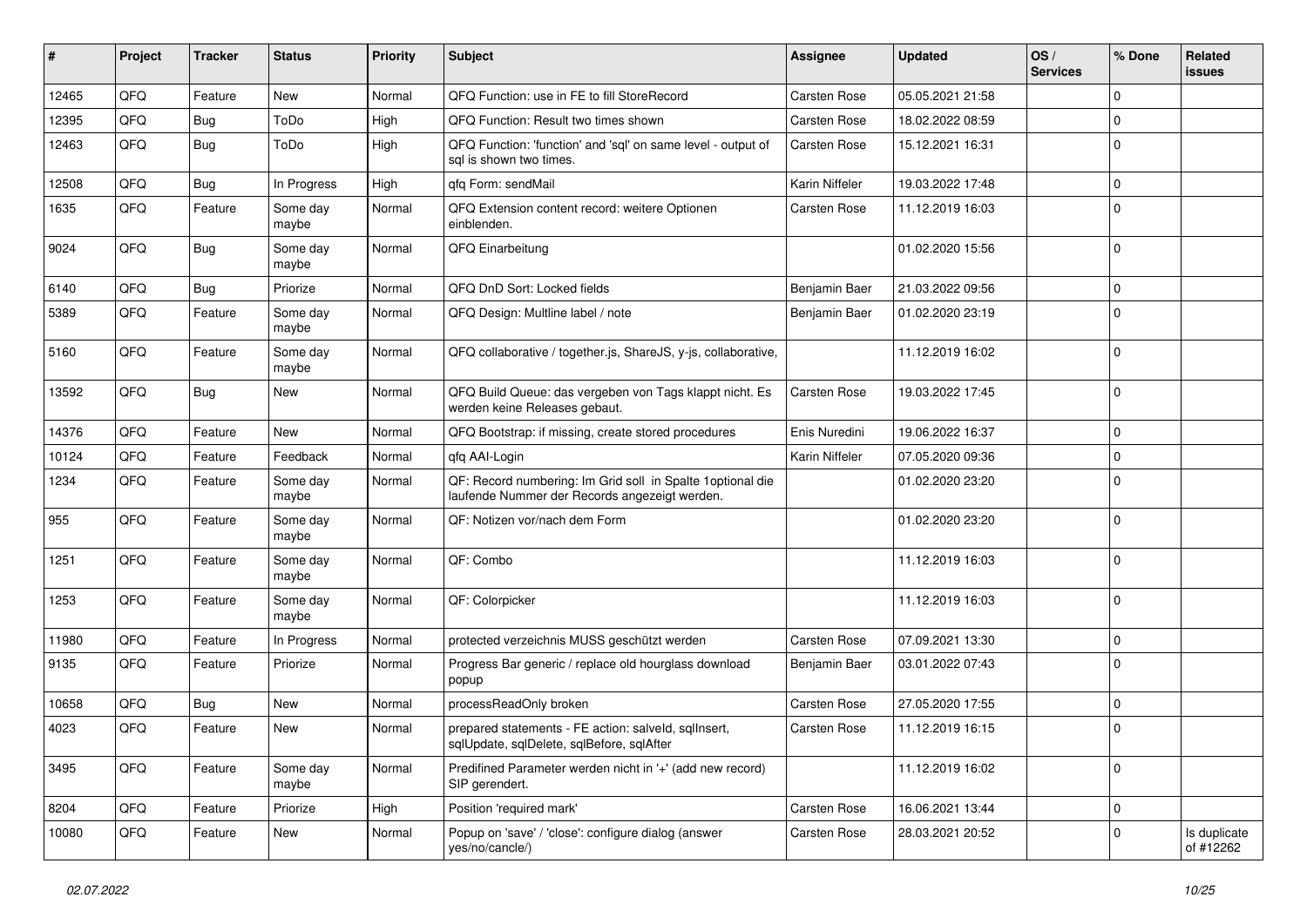| #     | Project | <b>Tracker</b> | <b>Status</b>     | <b>Priority</b> | <b>Subject</b>                                                                                        | Assignee            | <b>Updated</b>   | OS/<br><b>Services</b> | % Done      | Related<br><b>issues</b>                      |
|-------|---------|----------------|-------------------|-----------------|-------------------------------------------------------------------------------------------------------|---------------------|------------------|------------------------|-------------|-----------------------------------------------|
| 11668 | QFQ     | <b>Bug</b>     | New               | Normal          | Play function.sql - problem with mysql                                                                | Carsten Rose        | 03.05.2021 20:48 |                        | $\mathbf 0$ |                                               |
| 12556 | QFQ     | Feature        | New               | Normal          | Pills Title: colored = static or dynamic on allrequiredgiven                                          | Benjamin Baer       | 19.03.2022 17:49 |                        | $\mathbf 0$ |                                               |
| 2063  | QFQ     | <b>Bug</b>     | Some day<br>maybe | Normal          | Pills auf 'inaktiv' setzen falls keine Element auf dem Pill<br>sichtbar sind.                         | Benjamin Baer       | 11.12.2019 16:03 |                        | $\mathbf 0$ | Related to<br>#3752                           |
| 8668  | QFQ     | <b>Bug</b>     | New               | High            | Pill disabled: dyamic mode 'hidden' not respected - FE is still<br>required                           | <b>Carsten Rose</b> | 03.05.2021 21:14 |                        | $\pmb{0}$   |                                               |
| 10819 | QFQ     | Feature        | New               | Normal          | Persistent SIP - second try                                                                           | Carsten Rose        | 29.06.2020 23:02 |                        | $\mathbf 0$ | Related to<br>#6261                           |
| 6261  | QFQ     | Feature        | New               | Normal          | Persistent SIP                                                                                        | Carsten Rose        | 12.06.2021 09:07 |                        | $\mathbf 0$ | Related to<br>#10819                          |
| 7336  | QFQ     | Feature        | Some day<br>maybe | Normal          | PDF Upload: disallow PDFs with specific Meta information                                              | Carsten Rose        | 11.12.2019 16:01 |                        | $\mathbf 0$ |                                               |
| 5715  | QFQ     | Feature        | <b>New</b>        | High            | PDF Caching                                                                                           | <b>Carsten Rose</b> | 03.05.2021 21:14 |                        | $\mathbf 0$ | Related to<br>#5851.<br>Related to<br>#6357   |
| 8101  | QFQ     | Feature        | Some day<br>maybe | Normal          | Password hash: support further hashing methods                                                        | Carsten Rose        | 16.09.2021 15:10 |                        | $\mathbf 0$ |                                               |
| 10384 | QFQ     | Feature        | New               | Normal          | Parameter Exchange QFQ Instances                                                                      |                     | 07.05.2020 09:38 |                        | $\pmb{0}$   |                                               |
| 7681  | QFQ     | Feature        | New               | Normal          | Optional switch off 'check for modified record'                                                       | <b>Carsten Rose</b> | 01.02.2020 23:21 |                        | $\mathbf 0$ |                                               |
| 7650  | QFQ     | Bug            | New               | High            | Optional do not show 'required' sign on FormElement                                                   | Carsten Rose        | 03.05.2021 21:14 |                        | $\mathbf 0$ |                                               |
| 14175 | QFQ     | Bug            | In Progress       | Normal          | Opening a form with no QFQ Session cookie fails                                                       | <b>Carsten Rose</b> | 03.06.2022 10:40 |                        | $\mathbf 0$ |                                               |
| 7685  | QFQ     | <b>Bug</b>     | New               | Normal          | Open FormElement from QFQ error message and save<br>modified record: error about missing {{formId:F}} | Carsten Rose        | 01.02.2020 23:22 |                        | $\mathbf 0$ |                                               |
| 10011 | QFQ     | Feature        | Priorize          | Normal          | Offer new STORE TYPO3 Variable 'beUser', 'beEmail'                                                    | Carsten Rose        | 08.05.2021 09:51 |                        | $\Omega$    | Related to<br>#10012,<br>Related to<br>#12511 |
| 14090 | QFQ     | Feature        | <b>New</b>        | Normal          | Nützliche script funktionen                                                                           | Carsten Rose        | 28.05.2022 11:03 |                        | $\Omega$    |                                               |
| 12133 | QFQ     | <b>Bug</b>     | New               | Normal          | NPM, phpSpreadSheet aktualisieren                                                                     | <b>Carsten Rose</b> | 15.03.2021 09:04 |                        | $\mathbf 0$ |                                               |
| 4546  | QFQ     | <b>Bug</b>     | Some day<br>maybe | Normal          | NH: SIP storage is destroyed                                                                          |                     | 01.02.2020 23:20 |                        | $\Omega$    |                                               |
| 5782  | QFQ     | Feature        | <b>New</b>        | Normal          | NextCloud API                                                                                         | Carsten Rose        | 01.02.2020 10:02 |                        | $\mathbf 0$ |                                               |
| 7229  | QFQ     | Feature        | Some day<br>maybe | Normal          | New FormElement.type: Button                                                                          |                     | 01.02.2021 12:32 |                        | $\mathbf 0$ |                                               |
| 4446  | QFQ     | Feature        | Some day<br>maybe | Normal          | New FE get same feldContainerId as last modifed FE                                                    |                     | 01.02.2020 23:20 |                        | $\Omega$    |                                               |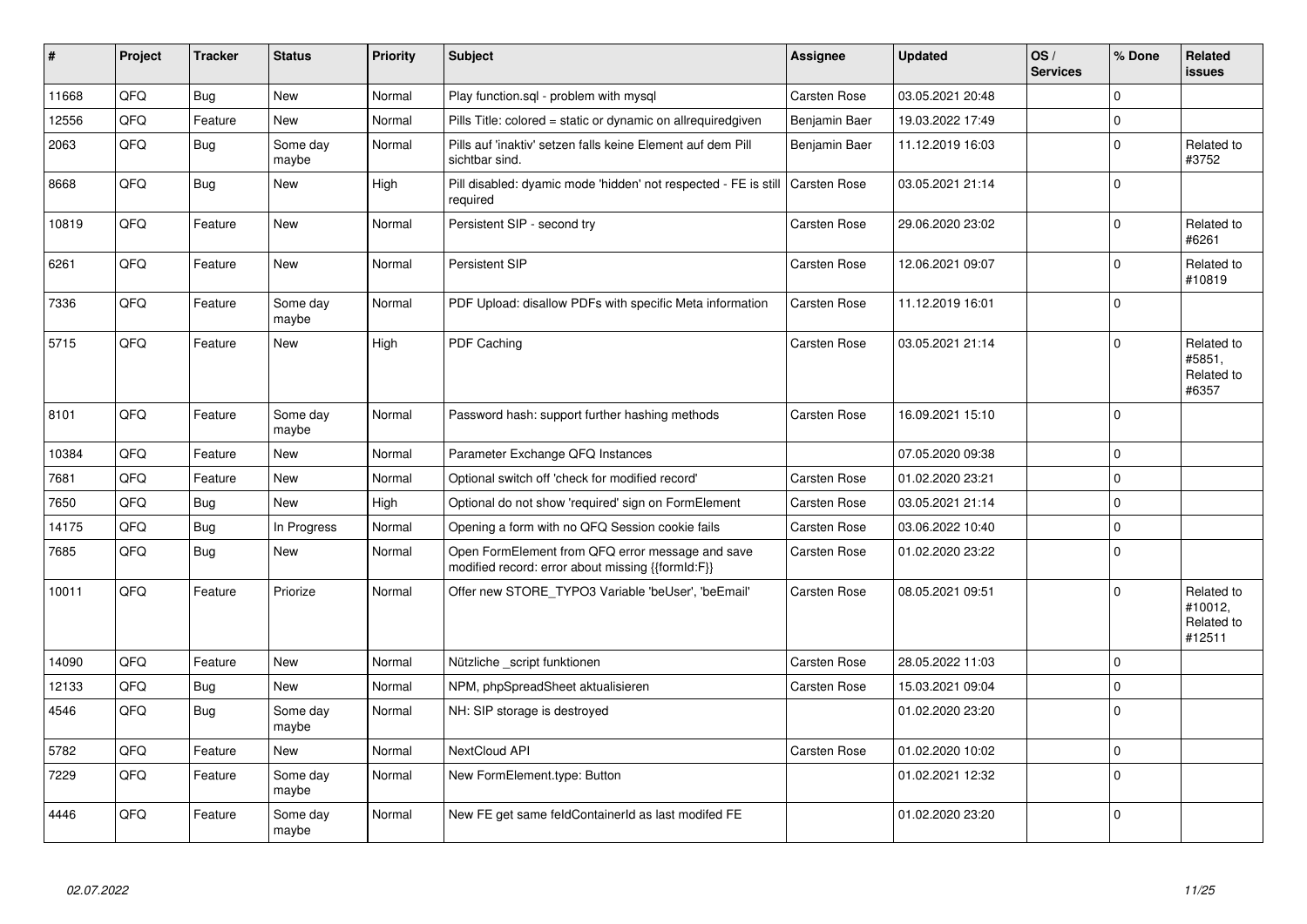| $\sharp$ | Project | <b>Tracker</b> | <b>Status</b>     | <b>Priority</b> | <b>Subject</b>                                                                    | <b>Assignee</b>     | <b>Updated</b>   | OS/<br><b>Services</b> | % Done      | Related<br><b>issues</b>                                             |
|----------|---------|----------------|-------------------|-----------------|-----------------------------------------------------------------------------------|---------------------|------------------|------------------------|-------------|----------------------------------------------------------------------|
| 6084     | QFQ     | Feature        | Some day<br>maybe | Normal          | New escape type: 'D' - convert date                                               |                     | 01.02.2020 23:19 |                        | $\Omega$    |                                                                      |
| 6437     | QFQ     | Feature        | New               | Normal          | Neuer Mode Button bei FormElementen                                               | Carsten Rose        | 01.02.2020 23:21 |                        | $\Omega$    | Related to<br>#9668,<br>Blocked by<br>#9678                          |
| 12023    | QFQ     | Feature        | New               | Normal          | MySQL Stored Precdure: QDECODESPECIALCHAR()                                       | Carsten Rose        | 16.02.2021 11:16 |                        | $\Omega$    | Related to<br>#12022                                                 |
| 11667    | QFQ     | Bug            | New               | Normal          | MySQL mariadb-server-10.3: Incorrect datetime value                               | Carsten Rose        | 03.05.2021 20:48 |                        | $\mathbf 0$ |                                                                      |
| 9579     | QFQ     | Feature        | Some day<br>maybe | Normal          | Multiform with Process Row                                                        | Carsten Rose        | 11.12.2019 16:01 |                        | $\mathbf 0$ |                                                                      |
| 11695    | QFQ     | <b>Bug</b>     | New               | Normal          | MultiForm required FE Error                                                       | Carsten Rose        | 04.12.2020 13:34 |                        | $\mathbf 0$ |                                                                      |
| 5695     | QFQ     | Feature        | In Progress       | Normal          | <b>Multiform</b>                                                                  | Carsten Rose        | 02.01.2021 18:38 |                        | $\mathbf 0$ |                                                                      |
| 12325    | QFQ     | Bug            | Priorize          | Normal          | MultiDB form.dblndex not working for report syntax                                | Carsten Rose        | 07.09.2021 13:37 |                        | $\Omega$    | Related to<br>#12145,<br>Related to<br>#12314                        |
| 10714    | QFQ     | Feature        | New               | Normal          | multi Table Form                                                                  | Carsten Rose        | 16.03.2021 18:44 |                        | $\mathbf 0$ |                                                                      |
| 7602     | QFQ     | Feature        | ToDo              | High            | Multi Select: with checkboxes                                                     | Benjamin Baer       | 22.03.2022 09:07 |                        | $\Omega$    |                                                                      |
| 11516    | QFQ     | Feature        | New               | Normal          | Multi Page Form (Previous/Next Buttons)                                           | <b>Carsten Rose</b> | 16.03.2021 17:52 |                        | $\mathbf 0$ |                                                                      |
| 4365     | QFQ     | Feature        | Some day<br>maybe | Normal          | Multi Language: new way of config                                                 | Carsten Rose        | 01.02.2020 23:20 |                        | $\mathbf 0$ |                                                                      |
| 13332    | QFQ     | Bug            | New               | Normal          | Multi Form: Required Felder werden visuell nicht markiert.                        | Carsten Rose        | 19.03.2022 17:47 |                        | $\mathbf 0$ |                                                                      |
| 13331    | QFQ     | Bug            | New               | Normal          | Multi Form: Clear Icon misplaced                                                  | Carsten Rose        | 19.03.2022 17:47 |                        | $\mathbf 0$ |                                                                      |
| 10508    | QFQ     | <b>Bug</b>     | New               | High            | Multi Form broken on Multi DB Instance                                            | Carsten Rose        | 03.05.2021 21:12 |                        | $\mathbf 0$ |                                                                      |
| 9706     | QFQ     | Feature        | New               | Normal          | Multi File Upload (hidden template group)                                         | Carsten Rose        | 01.02.2020 23:22 |                        | $\Omega$    | Related to<br>#7521,<br>Related to<br>#5562,<br>Related to<br>#13330 |
| 5459     | QFQ     | Bug            | New               | High            | Multi DB: spread system tables between 'QFQ' and<br>'Data'-DB                     | <b>Carsten Rose</b> | 03.05.2021 21:14 |                        | $\Omega$    | Related to<br>#4720                                                  |
| 10015    | QFQ     | Feature        | Priorize          | Normal          | Monospace in Textarea                                                             | Carsten Rose        | 03.02.2020 13:40 |                        | 0           |                                                                      |
| 6765     | QFQ     | Feature        | New               | Normal          | Moeglichkeit via QFQ eigene Logs zu schreiben                                     | Carsten Rose        | 01.02.2020 23:21 |                        | $\mathbf 0$ |                                                                      |
| 3646     | QFQ     | Feature        | Some day<br>maybe | Normal          | Moeglichkeit HTML Tags in Reports auszugeben (zu<br>enkodieren: htmlspecialchars) |                     | 11.12.2019 16:02 |                        | $\mathbf 0$ | Related to<br>#14320                                                 |
| 4626     | QFQ     | Feature        | Some day<br>maybe | Normal          | Mobile View: 'classBody=qfq-form-right' makes no sense                            |                     | 01.02.2020 23:20 |                        | 0           |                                                                      |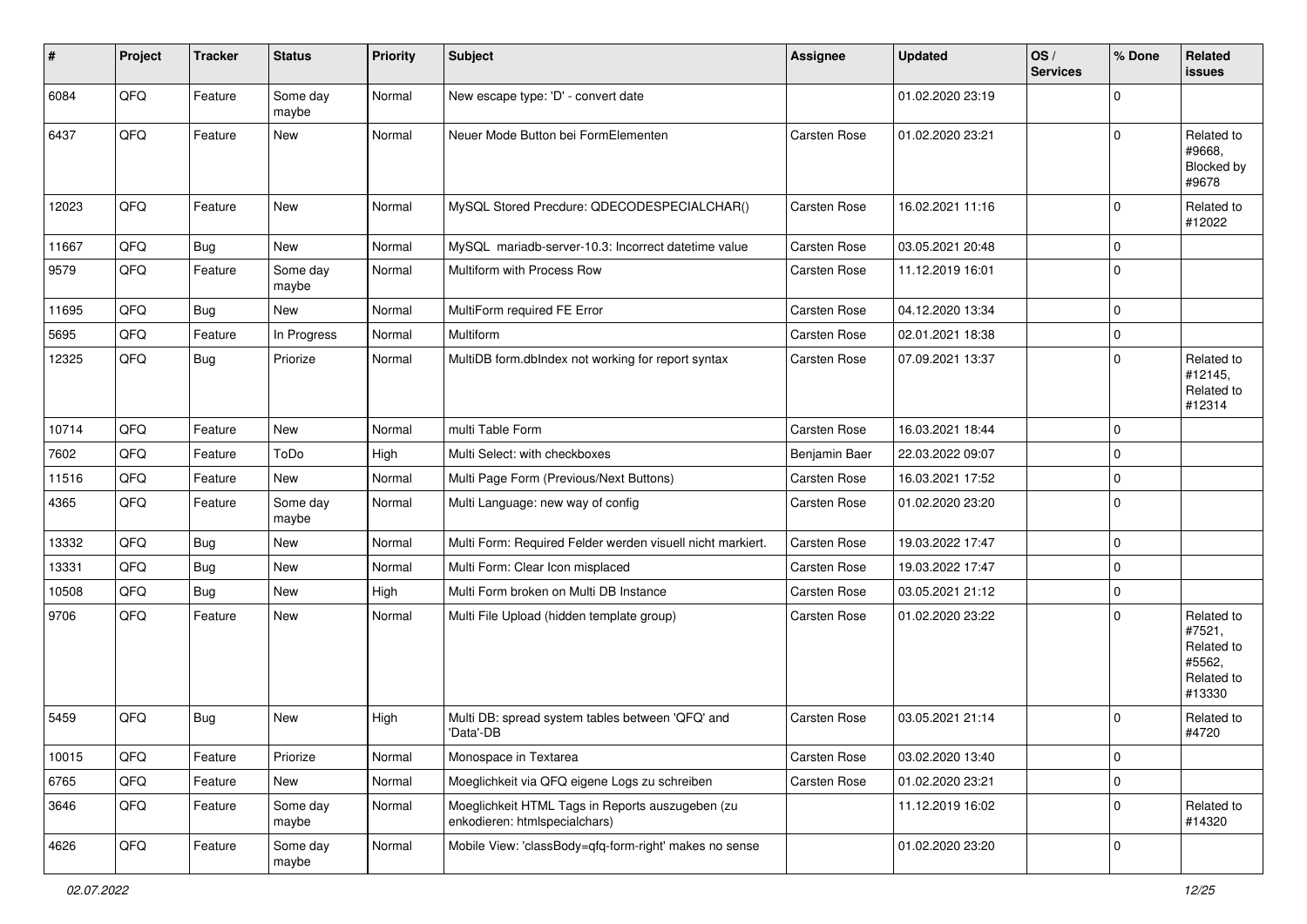| $\vert$ # | Project | <b>Tracker</b> | <b>Status</b>     | <b>Priority</b> | <b>Subject</b>                                                                                         | Assignee            | <b>Updated</b>   | OS/<br><b>Services</b> | % Done      | Related<br><b>issues</b>                    |
|-----------|---------|----------------|-------------------|-----------------|--------------------------------------------------------------------------------------------------------|---------------------|------------------|------------------------|-------------|---------------------------------------------|
| 11523     | QFQ     | Feature        | <b>New</b>        | Normal          | Mit dynamic Update erkennen, ob Upload gemacht wurde                                                   | Carsten Rose        | 13.11.2020 15:07 |                        | $\Omega$    | Related to<br>#9533                         |
| 4027      | QFQ     | Feature        | Some day<br>maybe | Normal          | Missing: orange 'check' / 'bullet'                                                                     |                     | 11.12.2019 16:03 |                        | $\mathbf 0$ |                                             |
| 12039     | QFQ     | Feature        | New               | Normal          | Missing htmlSpecialChar() in pre processing on form submit                                             |                     | 18.02.2021 00:09 |                        | $\Omega$    | Related to<br>#14320                        |
| 7104      | QFQ     | Feature        | Some day<br>maybe | Normal          | Manual: hint about escaping if '\r' appears in mail body                                               |                     | 11.12.2019 16:01 |                        | $\mathbf 0$ |                                             |
| 4440      | QFQ     | Feature        | Some day<br>maybe | Normal          | Manual.rst: explain how to. expand PHP Session to 4h                                                   |                     | 11.12.2019 16:02 |                        | $\Omega$    |                                             |
| 10014     | QFQ     | Feature        | <b>New</b>        | Normal          | Manual.rst: describe behaviour and process order of<br>fillStoreVar, slaveld, sqlBefore,               | Carsten Rose        | 01.02.2020 22:31 |                        | $\Omega$    |                                             |
| 9208      | QFQ     | Feature        | <b>New</b>        | Normal          | Manage 'recent' records                                                                                | <b>Carsten Rose</b> | 01.02.2020 23:22 |                        | $\Omega$    |                                             |
| 11747     | QFQ     | Feature        | <b>New</b>        | Normal          | Maintenance Page with Redirect                                                                         | Carsten Rose        | 03.05.2021 20:47 |                        | $\Omega$    | Related to<br>#11741                        |
| 2084      | QFQ     | Feature        | Some day<br>maybe | Normal          | Mailto mit encryption: Subrecord                                                                       | <b>Carsten Rose</b> | 11.12.2019 16:03 |                        | $\Omega$    | Related to<br>#2082                         |
| 5455      | QFQ     | Feature        | Some day<br>maybe | Normal          | Mail Redirects grld abhaengig                                                                          |                     | 01.02.2020 23:20 |                        | $\Omega$    |                                             |
| 4974      | QFQ     | Feature        | Some day<br>maybe | Normal          | Long polling - inform all listening clients of changes                                                 |                     | 11.12.2019 16:02 |                        | $\Omega$    |                                             |
| 3504      | QFQ     | Feature        | <b>New</b>        | Normal          | Logging: welche Action FEs werden wann wie ausgefuehrt                                                 | <b>Carsten Rose</b> | 01.02.2020 23:21 |                        | $\Omega$    | Related to<br>#5458.<br>Related to<br>#4092 |
| 5852      | QFQ     | Feature        | Some day<br>maybe | Normal          | Logging: mail.log / sql.log - im FE anzeigen und via AJAX<br>aktualisieren                             | Carsten Rose        | 01.02.2020 23:19 |                        | $\Omega$    | Related to<br>#5885                         |
| 2361      | QFQ     | Feature        | New               | Normal          | Logging wer/wann/wo welches Formular aufgerufen hat                                                    | Carsten Rose        | 11.12.2019 16:15 |                        | $\Omega$    | Related to<br>#4432,<br>Related to<br>#7480 |
| 9777      | QFQ     | Feature        | <b>New</b>        | Normal          | Logging QFQ Variables                                                                                  | Carsten Rose        | 16.12.2019 17:17 |                        | $\mathbf 0$ |                                             |
| 4439      | QFQ     | Feature        | Some day<br>maybe | Normal          | Log: report all actions fired by an FE Element, incl. the<br>original directive (slaveld, sqlInsert, ) |                     | 01.02.2020 23:20 |                        | $\Omega$    | Related to<br>#4432,<br>Related to<br>#5458 |
| 4433      | QFQ     | Feature        | Some day<br>maybe | Normal          | Log when SIP will be destroyed by QFQ for any (security)<br>reason                                     |                     | 01.02.2020 23:20 |                        | $\mathbf 0$ | Related to<br>#4432,<br>Related to<br>#5458 |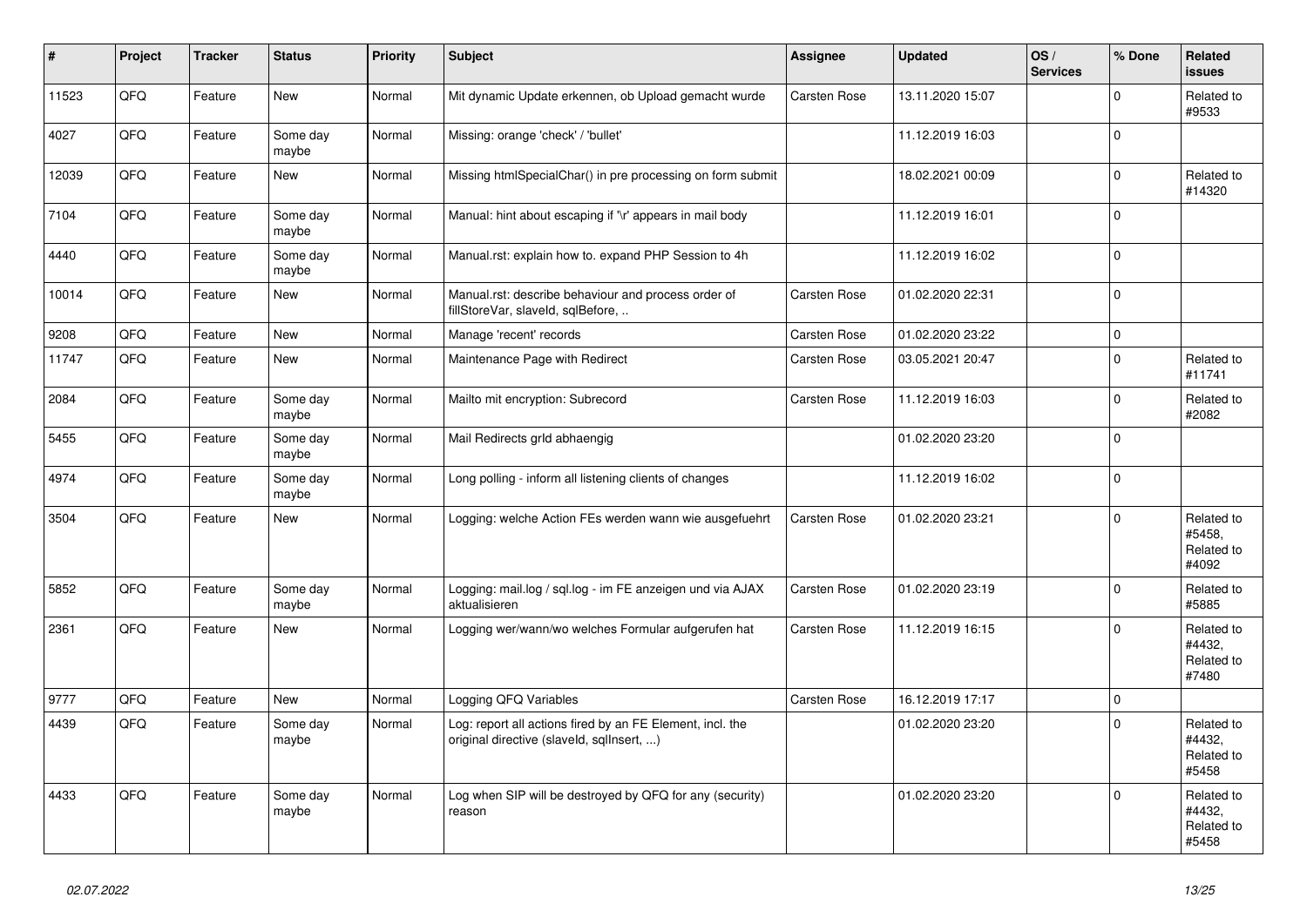| #     | Project | <b>Tracker</b> | <b>Status</b>     | <b>Priority</b> | <b>Subject</b>                                                                         | Assignee      | <b>Updated</b>   | OS/<br><b>Services</b> | % Done      | Related<br>issues                                                      |
|-------|---------|----------------|-------------------|-----------------|----------------------------------------------------------------------------------------|---------------|------------------|------------------------|-------------|------------------------------------------------------------------------|
| 12490 | QFQ     | Feature        | New               | Normal          | Loading Plugins in QFQ - see what tinymce does. (lazy<br>loading)                      | Benjamin Baer | 08.06.2022 10:37 |                        | $\Omega$    | Related to<br>#12611,<br>Related to<br>#10013,<br>Related to<br>#7732  |
| 8702  | QFQ     | Feature        | New               | Normal          | Load Record which is locked: missing user info                                         | Carsten Rose  | 11.12.2019 16:16 |                        | $\Omega$    | Related to<br>#9789                                                    |
| 3617  | QFQ     | Feature        | Some day<br>maybe | Normal          | Load javascripts at bottom                                                             |               | 11.12.2019 16:02 |                        | $\mathbf 0$ |                                                                        |
| 10569 | QFQ     | Feature        | Priorize          | Normal          | link blank more safe                                                                   | Enis Nuredini | 25.03.2022 12:44 |                        | $\mathbf 0$ |                                                                        |
| 6566  | QFQ     | <b>Bug</b>     | Priorize          | Normal          | Link Function 'delete': provided parameter missing on page<br>reload                   | Benjamin Baer | 03.01.2022 08:08 |                        | $\mathbf 0$ |                                                                        |
| 3457  | QFQ     | Feature        | Some day<br>maybe | Normal          | LDAP: concat multi values to one single entry                                          | Carsten Rose  | 11.12.2019 16:02 |                        | $\mathbf 0$ |                                                                        |
| 14371 | QFQ     | Feature        | Priorize          | Normal          | LDAP via REPORT                                                                        | Carsten Rose  | 19.06.2022 16:37 |                        | $\Omega$    |                                                                        |
| 10593 | QFQ     | Feature        | New               | Normal          | label2: text behind input element                                                      | Carsten Rose  | 16.05.2020 10:57 |                        | $\mathbf 0$ |                                                                        |
| 10443 | QFQ     | Feature        | In Progress       | Normal          | Konzept api / live                                                                     | Carsten Rose  | 07.05.2020 09:39 |                        | $\mathbf 0$ |                                                                        |
| 1946  | QFQ     | Feature        | Some day<br>maybe | Normal          | Kontrolle ob der ReadOnly Modus bei den<br>Formularelementen korrekt implementiert ist | Carsten Rose  | 11.12.2019 16:03 |                        | $\Omega$    |                                                                        |
| 1510  | QFQ     | Feature        | Some day<br>maybe | Normal          | jquery von google laden, falls das nicht geht lokal                                    |               | 11.12.2019 16:03 |                        | $\mathbf 0$ |                                                                        |
| 7732  | QFQ     | Feature        | Some day<br>maybe | Normal          | Javascript: Lazy Loading der add on libs                                               | Benjamin Baer | 08.06.2022 10:38 |                        | $\Omega$    | Related to<br>#12611,<br>Related to<br>#12490,<br>Related to<br>#10013 |
| 4259  | QFQ     | Feature        | Some day<br>maybe | Normal          | Instant trigger a cron job                                                             | Carsten Rose  | 11.12.2019 16:03 |                        | $\mathbf 0$ |                                                                        |
| 7522  | QFQ     | Feature        | Priorize          | Normal          | Inserting default index.html to folder (Avoid Apache<br>Indexing)                      | Carsten Rose  | 01.02.2020 10:13 |                        | $\Omega$    |                                                                        |
| 12630 | QFQ     | Feature        | In Progress       | Normal          | Input: date[time]: min / max values                                                    | Enis Nuredini | 20.06.2022 18:31 |                        | $\Omega$    | Related to<br>#10096,<br>Related to<br>#14302.<br>Related to<br>#14303 |
| 7965  | QFQ     | Feature        | Priorize          | Normal          | Input type 'text' with visual format - currency                                        | Benjamin Baer | 03.01.2022 07:45 |                        | $\mathbf 0$ |                                                                        |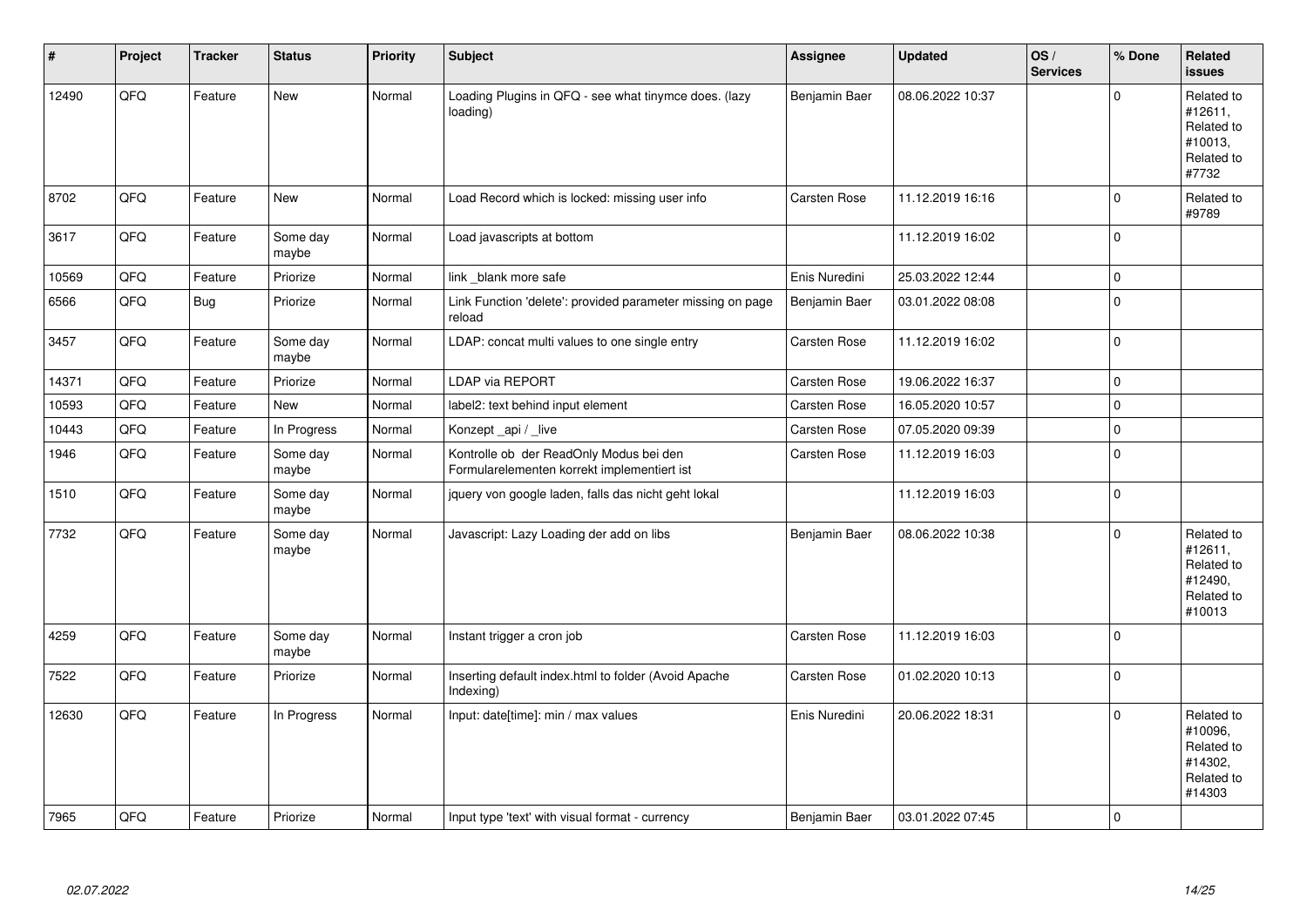| #     | Project | <b>Tracker</b> | <b>Status</b>     | <b>Priority</b> | Subject                                                                                                  | <b>Assignee</b>     | <b>Updated</b>   | OS/<br><b>Services</b> | % Done      | Related<br>issues                                                       |
|-------|---------|----------------|-------------------|-----------------|----------------------------------------------------------------------------------------------------------|---------------------|------------------|------------------------|-------------|-------------------------------------------------------------------------|
| 9834  | QFQ     | Bug            | Priorize          | Normal          | Input elements with tag 'disabled' are missing on<br>form-submit: server option 'processReadOnly' broken | <b>Carsten Rose</b> | 07.12.2021 16:43 |                        | $\Omega$    | Related to<br>#9691,<br>Related to<br>#5305, Has<br>duplicate<br>#12331 |
| 11036 | QFQ     | Feature        | Some day<br>maybe | Normal          | inline report editor permissions                                                                         | Carsten Rose        | 16.09.2021 15:09 |                        | $\Omega$    | Related to<br>#11323                                                    |
| 14305 | QFQ     | <b>Bug</b>     | New               | Normal          | Inline Report editing does not create history entries                                                    | <b>Carsten Rose</b> | 10.06.2022 11:55 |                        | $\mathbf 0$ |                                                                         |
| 2950  | QFQ     | Feature        | Some day<br>maybe | Normal          | Inhalt QFQ Records als File                                                                              |                     | 11.12.2019 16:03 |                        | $\Omega$    |                                                                         |
| 4659  | QFQ     | <b>Bug</b>     | Some day<br>maybe | Normal          | infoButtonExtra                                                                                          | <b>Carsten Rose</b> | 01.02.2020 23:20 |                        | $\Omega$    |                                                                         |
| 14091 | QFQ     | <b>Bug</b>     | <b>New</b>        | Normal          | inconsistent template path for twig                                                                      | Carsten Rose        | 19.04.2022 18:36 |                        | $\Omega$    |                                                                         |
| 7453  | QFQ     | Feature        | Some day<br>maybe | Normal          | import / export forms QFQ                                                                                | Carsten Rose        | 16.09.2021 15:10 |                        | $\Omega$    |                                                                         |
| 12513 | QFQ     | <b>Bug</b>     | New               | High            | Implement server side check of maxlength                                                                 | Carsten Rose        | 07.12.2021 17:19 |                        | $\Omega$    |                                                                         |
| 7660  | QFQ     | Feature        | New               | Normal          | IMAP: import mails to DB, move / delete mails                                                            | Carsten Rose        | 01.02.2020 09:52 |                        | $\mathbf 0$ |                                                                         |
| 8217  | QFQ     | Feature        | New               | Normal          | if-elseif-else construct                                                                                 | Carsten Rose        | 16.03.2021 18:41 |                        | $\Omega$    | Related to<br>#10716                                                    |
| 12480 | QFQ     | Feature        | New               | Normal          | If QFQ upgrade is running, block further request                                                         | Carsten Rose        | 03.05.2021 20:45 |                        | $\mathbf 0$ |                                                                         |
| 11347 | QFQ     | Bug            | Feedback          | Normal          | If Bedingungen funktionieren nicht korrekt                                                               | Christoph Fuchs     | 21.03.2021 20:37 |                        | $\mathbf 0$ |                                                                         |
| 11702 | QFQ     | Feature        | New               | Normal          | HTML Special Char makes no sense for 'allbut' if '&' is<br>forbidden                                     | Carsten Rose        | 07.12.2021 16:35 |                        | $\Omega$    | Related to<br>#5112,<br>Related to<br>#14320                            |
| 9126  | QFQ     | <b>Bug</b>     | Some day<br>maybe | Normal          | hidden Form elements are present in page source                                                          |                     | 02.01.2021 18:41 |                        | $\Omega$    |                                                                         |
| 14283 | QFQ     | <b>Bug</b>     | Priorize          | Normal          | HEIC / HEIF convert doesn't trigger                                                                      | <b>Carsten Rose</b> | 19.06.2022 16:37 |                        | $\mathbf 0$ |                                                                         |
| 10095 | QFQ     | Feature        | Some day<br>maybe | Normal          | Generic Gitlab Integration into QFQ                                                                      | Carsten Rose        | 16.09.2021 15:10 |                        | $\Omega$    |                                                                         |
| 9900  | QFQ     | Feature        | Priorize          | Normal          | Generic API Call: tt-content record >> JSON                                                              | Carsten Rose        | 01.02.2020 10:13 |                        | $\mathbf 0$ |                                                                         |
| 6515  | QFQ     | Feature        | Some day<br>maybe | Normal          | Formular: Felder dynamisch ein/ausblenden                                                                |                     | 11.12.2019 16:02 |                        | U           |                                                                         |
| 9898  | QFQ     | Bug            | Feedback          | Normal          | Formular trotz Timeout gespeichert                                                                       | Benjamin Baer       | 01.02.2020 15:56 |                        | 0           |                                                                         |
| 3570  | QFQ     | <b>Bug</b>     | Some day<br>maybe | High            | Formular mit prmitnew permitEdit=Always wird nicht<br>aufgerufen (ist leer)                              | Carsten Rose        | 03.05.2021 21:14 |                        | $\mathbf 0$ |                                                                         |
| 8891  | QFQ     | Bug            | New               | High            | formSubmitLog: do not log passwords                                                                      | Enis Nuredini       | 25.03.2022 09:06 |                        | 0           |                                                                         |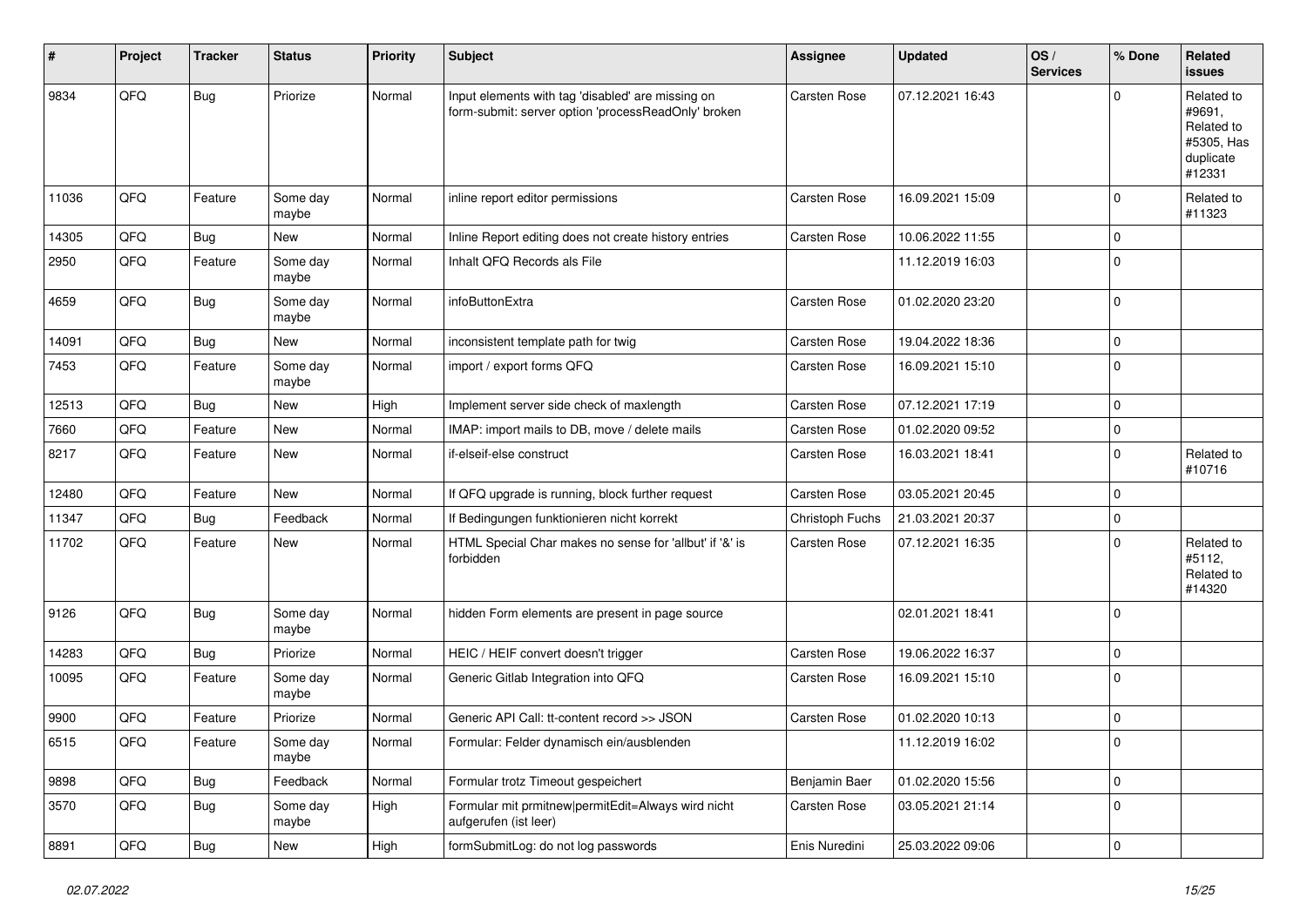| ∦     | Project | Tracker    | <b>Status</b>     | <b>Priority</b> | <b>Subject</b>                                                                                                                      | Assignee            | <b>Updated</b>   | OS/<br><b>Services</b> | % Done      | Related<br>issues         |
|-------|---------|------------|-------------------|-----------------|-------------------------------------------------------------------------------------------------------------------------------------|---------------------|------------------|------------------------|-------------|---------------------------|
| 6602  | QFQ     | Feature    | <b>New</b>        | Normal          | Formlet: in Report auf Mausklick ein mini-form oeffnen                                                                              | Carsten Rose        | 11.12.2019 16:16 |                        | $\Omega$    |                           |
| 9548  | QFQ     | Feature    | Feedback          | High            | FormElement: Pattern mismatch - optional report only on<br>focus lost                                                               | Benjamin Baer       | 03.05.2021 21:14 |                        | $\Omega$    |                           |
| 10322 | QFQ     | <b>Bug</b> | <b>New</b>        | Normal          | FormElement / Radio: missing column 'enum' >> FE not<br>reported                                                                    | Carsten Rose        | 07.05.2020 09:37 |                        | $\Omega$    |                           |
| 7890  | QFQ     | Bug        | <b>New</b>        | Normal          | FormElement 'required': extraButtonInfo not aligned                                                                                 | Carsten Rose        | 11.06.2021 21:17 |                        | $\Omega$    | Related to<br>#11517      |
| 8034  | QFQ     | Feature    | Priorize          | Normal          | FormElement 'data': 22.22.2222 should not be accepted                                                                               | Carsten Rose        | 01.02.2020 10:13 |                        | $\mathbf 0$ |                           |
| 4008  | QFQ     | Bug        | Some day<br>maybe | Normal          | FormElemen.type=sendmail: wrong 'TO' if 'real<br>name <rea@mail.to>' is used</rea@mail.to>                                          | Carsten Rose        | 11.12.2019 16:03 |                        | $\Omega$    |                           |
| 14395 | QFQ     | Support    | New               | Normal          | FormEditor: Virtual table columns                                                                                                   | Enis Nuredini       | 21.06.2022 16:09 |                        | $\Omega$    |                           |
| 7290  | QFQ     | Feature    | Priorize          | Normal          | FormEditor: title as textarea if LEN(title)>60                                                                                      | Carsten Rose        | 01.02.2020 10:13 |                        | $\Omega$    | Blocked by<br>#7682       |
| 14290 | QFQ     | Feature    | Priorize          | Normal          | FormEditor: Show Table Definition                                                                                                   | Carsten Rose        | 19.06.2022 16:37 |                        | $\Omega$    |                           |
| 8083  | QFQ     | Bug        | <b>New</b>        | High            | FormEditor: primary table list does not respect<br>'indexDb={{indexData:Y}}'                                                        | Carsten Rose        | 03.05.2021 21:14 |                        | $\Omega$    | Has<br>duplicate<br>#6678 |
| 3350  | QFQ     | Feature    | Some day<br>maybe | Normal          | FormEditor: Hilfetext hinter 'checktype'                                                                                            | Carsten Rose        | 11.12.2019 16:02 |                        | $\Omega$    |                           |
| 9537  | QFQ     | Feature    | <b>New</b>        | Normal          | FormEditor: Edit fieldset in FrontEnd                                                                                               | Carsten Rose        | 01.02.2020 23:22 |                        | $\Omega$    |                           |
| 3877  | QFQ     | Feature    | Some day<br>maybe | Normal          | FormEditor: die Felder die aktuell nicht gebraucht werden<br>nur auf readonly/disabled setzen (nicht ausblenden > das<br>irritiert. | Carsten Rose        | 11.12.2019 16:03 |                        | $\Omega$    |                           |
| 6998  | QFQ     | Feature    | Priorize          | Normal          | Form: with debug=on show column information as tooltip of<br>column label                                                           | Carsten Rose        | 01.02.2020 10:13 |                        | $\Omega$    |                           |
| 7278  | QFQ     | Feature    | Some day<br>maybe | Normal          | Form: Wert vordefinieren der immer gesetzt wird                                                                                     |                     | 02.05.2021 09:27 |                        | $\Omega$    |                           |
| 12468 | QFQ     | Bug        | <b>New</b>        | Urgent          | Form: update Form.title after save                                                                                                  | <b>Carsten Rose</b> | 03.05.2021 21:12 |                        | $\Omega$    |                           |
| 12156 | QFQ     | Feature    | <b>New</b>        | Normal          | Form: Optional disable 'leave page'                                                                                                 |                     | 03.05.2021 20:45 |                        | $\Omega$    |                           |
| 4443  | QFQ     | Feature    | Some day<br>maybe | Normal          | Form: multiple secondary tables                                                                                                     |                     | 01.02.2020 23:20 |                        | $\Omega$    |                           |
| 6289  | QFQ     | Feature    | <b>New</b>        | Normal          | Form: Log                                                                                                                           | <b>Carsten Rose</b> | 01.02.2020 23:21 |                        | $\Omega$    |                           |
| 3708  | QFQ     | Feature    | Some day<br>maybe | Normal          | Form: input - 'specialchars', 'none'  gewisse tags<br>erlauben, andere verbieten                                                    | Carsten Rose        | 11.12.2019 16:02 |                        | $\Omega$    | Related to<br>#14320      |
| 9773  | QFQ     | <b>Bug</b> | <b>New</b>        | Normal          | form.parameter.formModeGlobal=requiredOff                                                                                           | Carsten Rose        | 01.02.2020 15:56 |                        | $\Omega$    |                           |
| 9668  | QFQ     | Feature    | Priorize          | Normal          | Form.mode: rename 'hidden' to 'hide'                                                                                                | Carsten Rose        | 05.05.2021 22:14 |                        | $\Omega$    | Related to<br>#6437       |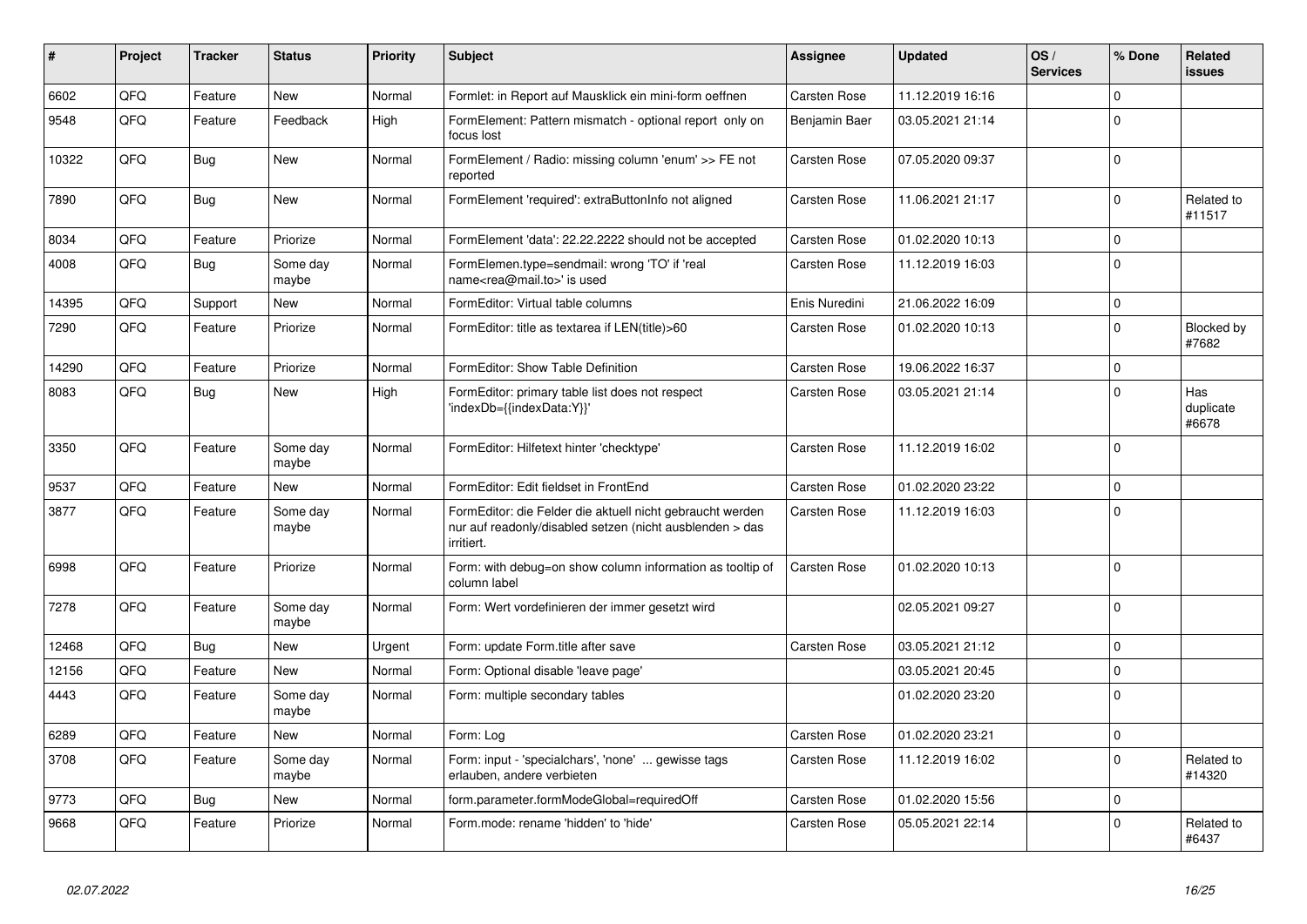| #     | Project | <b>Tracker</b> | <b>Status</b>     | <b>Priority</b> | Subject                                                                                                                                                  | Assignee            | <b>Updated</b>   | OS/<br><b>Services</b> | % Done      | Related<br>issues                                                           |
|-------|---------|----------------|-------------------|-----------------|----------------------------------------------------------------------------------------------------------------------------------------------------------|---------------------|------------------|------------------------|-------------|-----------------------------------------------------------------------------|
| 12581 | QFQ     | <b>Bug</b>     | New               | Normal          | Form.forward=close: Record 'new' in new browser tab ><br>save (& close) >> Form is not reloaded with new created<br>record id and stays in mode=new      | Carsten Rose        | 19.03.2022 17:48 |                        | $\Omega$    |                                                                             |
| 5983  | QFQ     | Feature        | Some day<br>maybe | Normal          | Form Submit (save & update): normalize date/-time FE                                                                                                     | Carsten Rose        | 01.02.2020 23:19 |                        | 0           |                                                                             |
| 14245 | QFQ     | Bug            | New               | Normal          | Form Save Btn bleibt disabled wenn Datumsfeld über<br>Datepicker geändert                                                                                | Enis Nuredini       | 27.05.2022 13:45 |                        | $\mathbf 0$ | Related to<br>#13689                                                        |
| 5557  | QFQ     | Bug            | Some day<br>maybe | Normal          | Form load: STORE RECORD filled, but should be empty                                                                                                      | Carsten Rose        | 01.02.2020 23:19 |                        | $\Omega$    |                                                                             |
| 14322 | QFQ     | <b>Bug</b>     | New               | Normal          | Form Load: by default no scroll (save & close should be<br>visible)                                                                                      | Enis Nuredini       | 15.06.2022 14:12 |                        | $\Omega$    | Related to<br>#14321,<br>Related to<br>#6232                                |
| 12315 | QFQ     | Feature        | Some day<br>maybe | Normal          | Form History (Diffs) / Backups                                                                                                                           | Carsten Rose        | 16.09.2021 15:10 |                        | $\Omega$    |                                                                             |
| 11322 | QFQ     | Feature        | Some day<br>maybe | Normal          | Form Element JSON - (multiline parameter field)                                                                                                          | Carsten Rose        | 16.09.2021 15:10 |                        | $\mathbf 0$ |                                                                             |
| 4756  | QFQ     | <b>Bug</b>     | New               | Normal          | Form dirty even nothing changes                                                                                                                          | <b>Carsten Rose</b> | 11.12.2019 16:16 |                        | $\mathbf 0$ |                                                                             |
| 9602  | QFQ     | Feature        | New               | Normal          | Form definition as JSON                                                                                                                                  | Carsten Rose        | 01.02.2020 23:21 |                        | $\Omega$    | Related to<br>#9600                                                         |
| 12262 | QFQ     | Feature        | ToDo              | Normal          | Form buttons on top: more customable                                                                                                                     | Enis Nuredini       | 17.06.2022 10:44 |                        | $\Omega$    | Related to<br>#13945, Has<br>duplicate<br>#4046, Has<br>duplicate<br>#10080 |
| 11716 | QFQ     | Feature        | New               | Normal          | Form an beliebiger Stelle im Report anzeigen                                                                                                             |                     | 09.12.2020 09:47 |                        | $\mathbf 0$ |                                                                             |
| 10763 | QFQ     | Feature        | New               | Normal          | form accessed and submitted despite logout?                                                                                                              |                     | 16.06.2020 11:43 |                        | $\mathbf 0$ |                                                                             |
| 8336  | QFQ     | Feature        | New               | Normal          | Form > modified > Close New: a) Optional disable popup, b)<br>custom text, c) mode on save: close stay                                                   | Carsten Rose        | 01.02.2020 23:22 |                        | $\mathbf 0$ | Related to<br>#8335                                                         |
| 3878  | QFQ     | Feature        | Some day<br>maybe | Normal          | Form 'FormElement': Spalte 'name' typeAhead mit<br>Spaltennamen der Primarytable.                                                                        |                     | 11.12.2019 16:03 |                        | $\Omega$    |                                                                             |
| 3879  | QFQ     | Feature        | Some day<br>maybe | Normal          | Form 'FormElement': Beim Feld 'name' rechts in der Notiz<br>einen Link einblenden - a) aktuelle Definition anzeigen, b)<br>Spalte in der Tabelle anlegen |                     | 11.12.2019 16:03 |                        | $\mathbf 0$ |                                                                             |
| 3880  | QFQ     | Feature        | Some day<br>maybe | Normal          | Form 'Form': anlegen einer Tabelle                                                                                                                       |                     | 14.01.2021 10:12 |                        | $\mathbf 0$ |                                                                             |
| 13716 | QFQ     | <b>Bug</b>     | New               | High            | Firefox ask to store username/password                                                                                                                   | Enis Nuredini       | 30.05.2022 09:31 |                        | $\mathbf 0$ | Related to<br>#13827                                                        |
| 5923  | QFQ     | Feature        | Some day<br>maybe | Normal          | fillStoreSystemBySqlLate                                                                                                                                 |                     | 01.02.2020 23:19 |                        | 0           |                                                                             |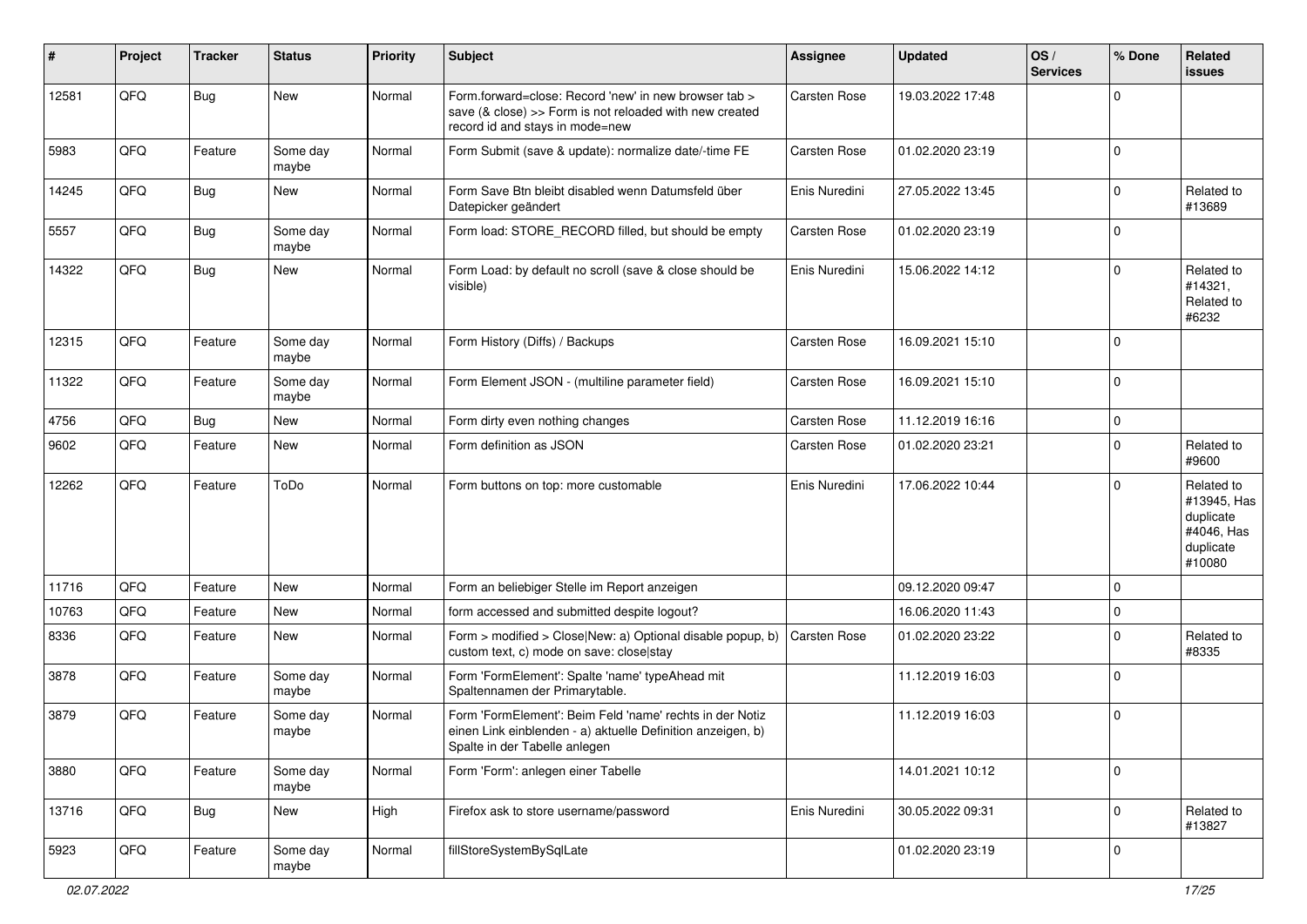| #     | <b>Project</b> | <b>Tracker</b> | <b>Status</b>     | <b>Priority</b> | <b>Subject</b>                                                                                                       | <b>Assignee</b> | <b>Updated</b>   | OS/<br><b>Services</b> | % Done      | Related<br><b>issues</b>                     |
|-------|----------------|----------------|-------------------|-----------------|----------------------------------------------------------------------------------------------------------------------|-----------------|------------------|------------------------|-------------|----------------------------------------------|
| 6462  | QFQ            | <b>Bug</b>     | <b>New</b>        | Normal          | File Upload: Nutzlose Fehlermeldung wenn Datei zu gross                                                              | Carsten Rose    | 01.02.2020 23:21 |                        | $\Omega$    | Related to<br>#6139                          |
| 10003 | QFQ            | Feature        | Priorize          | Normal          | fieldset: stronger visualize group                                                                                   | Benjamin Baer   | 12.02.2020 08:13 |                        | $\Omega$    |                                              |
| 4413  | QFQ            | Feature        | New               | Normal          | fieldset: show/hidden, modeSql, dynamicUpdate                                                                        | Carsten Rose    | 09.02.2022 15:19 |                        | $\Omega$    |                                              |
| 4872  | QFQ            | Feature        | Some day<br>maybe | Normal          | Fields of Typo3 page available in STORE TYPO3                                                                        | Carsten Rose    | 01.02.2020 23:19 |                        | $\mathbf 0$ |                                              |
| 10937 | QFQ            | <b>Bug</b>     | <b>New</b>        | Normal          | Fehler mit abhängigen Select- Feldern beim Positionieren                                                             | Carsten Rose    | 12.11.2020 23:45 |                        | $\mathbf 0$ |                                              |
| 7920  | QFQ            | Feature        | <b>New</b>        | Normal          | FE: Syntax Highlight, Zeinlenumbruch                                                                                 | Carsten Rose    | 01.02.2020 10:03 |                        | $\Omega$    |                                              |
| 7512  | QFQ            | Bug            | New               | Normal          | FE: inputType=number >> 'pattern' is not respected                                                                   | Carsten Rose    | 01.02.2020 23:22 |                        | $\mathbf 0$ |                                              |
| 4444  | QFQ            | Feature        | Some day<br>maybe | Normal          | FE.type=upload: detect mime type                                                                                     |                 | 11.12.2019 16:02 |                        | $\mathbf 0$ | Related to<br>#4303                          |
| 9533  | QFQ            | Bug            | New               | Normal          | FE.type=upload: Check in 'beforeSave' if upload is given                                                             | Carsten Rose    | 01.02.2020 23:22 |                        | $\Omega$    | Related to<br>#11523                         |
| 9534  | QFQ            | <b>Bug</b>     | Priorize          | Urgent          | FE.type=upload: 'Unknown Mode: ID"                                                                                   | Carsten Rose    | 03.05.2021 21:14 |                        | $\Omega$    | Related to<br>#9532                          |
| 8037  | QFQ            | <b>Bug</b>     | Priorize          | Normal          | FE.type=upload (advanced mode): {{slaveld:V}} missing<br>during dynamic update                                       | Carsten Rose    | 01.02.2020 10:13 |                        | $\Omega$    |                                              |
| 9347  | QFQ            | <b>Bug</b>     | <b>New</b>        | High            | FE.type=upload with dynamic show/hidden: required not<br>detected                                                    | Carsten Rose    | 12.06.2021 10:40 |                        | $\Omega$    | Related to<br>#5305.<br>Related to<br>#12398 |
| 12162 | QFQ            | Feature        | <b>New</b>        | Normal          | FE.type=sendmail: personalized mailing (several mails) via<br>template                                               | Carsten Rose    | 03.05.2021 20:45 |                        | $\Omega$    |                                              |
| 10082 | QFQ            | <b>Bug</b>     | <b>New</b>        | Normal          | FE.type=SELECT - 'sanatize' Class                                                                                    | Carsten Rose    | 07.05.2020 09:36 |                        | $\Omega$    | Related to<br>#10081                         |
| 7899  | QFQ            | Bug            | <b>New</b>        | High            | Fe.type=password / retype / required: always complain<br>about missing value                                         | Carsten Rose    | 03.05.2021 21:14 |                        | $\Omega$    |                                              |
| 5877  | QFQ            | <b>Bug</b>     | Some day<br>maybe | Normal          | FE.type=note:bsColumn strange behaviour                                                                              |                 | 01.02.2020 23:19 |                        | $\Omega$    |                                              |
| 9317  | QFQ            | <b>Bug</b>     | New               | Normal          | FE.type=note: with dynamic show/hidden an empty label<br>causes trouble                                              | Carsten Rose    | 01.02.2020 23:22 |                        | $\Omega$    |                                              |
| 8049  | QFQ            | <b>Bug</b>     | <b>New</b>        | Normal          | FE.type=note, column 'value': text moves some pixel to top<br>after save                                             | Carsten Rose    | 01.02.2020 23:22 |                        | $\mathbf 0$ |                                              |
| 5559  | QFQ            | <b>Bug</b>     | <b>New</b>        | Normal          | FE.type = Upload: 'accept' might contain variables                                                                   | Carsten Rose    | 11.05.2020 21:23 |                        | $\mathbf 0$ |                                              |
| 5021  | QFQ            | <b>Bug</b>     | Some day<br>maybe | Normal          | FE.typ=extra - during save displays error 'datum2' already<br>filled in STORE_SIP - the value is stored nevertheless | Carsten Rose    | 01.02.2020 23:19 |                        | $\Omega$    | Related to<br>#3875                          |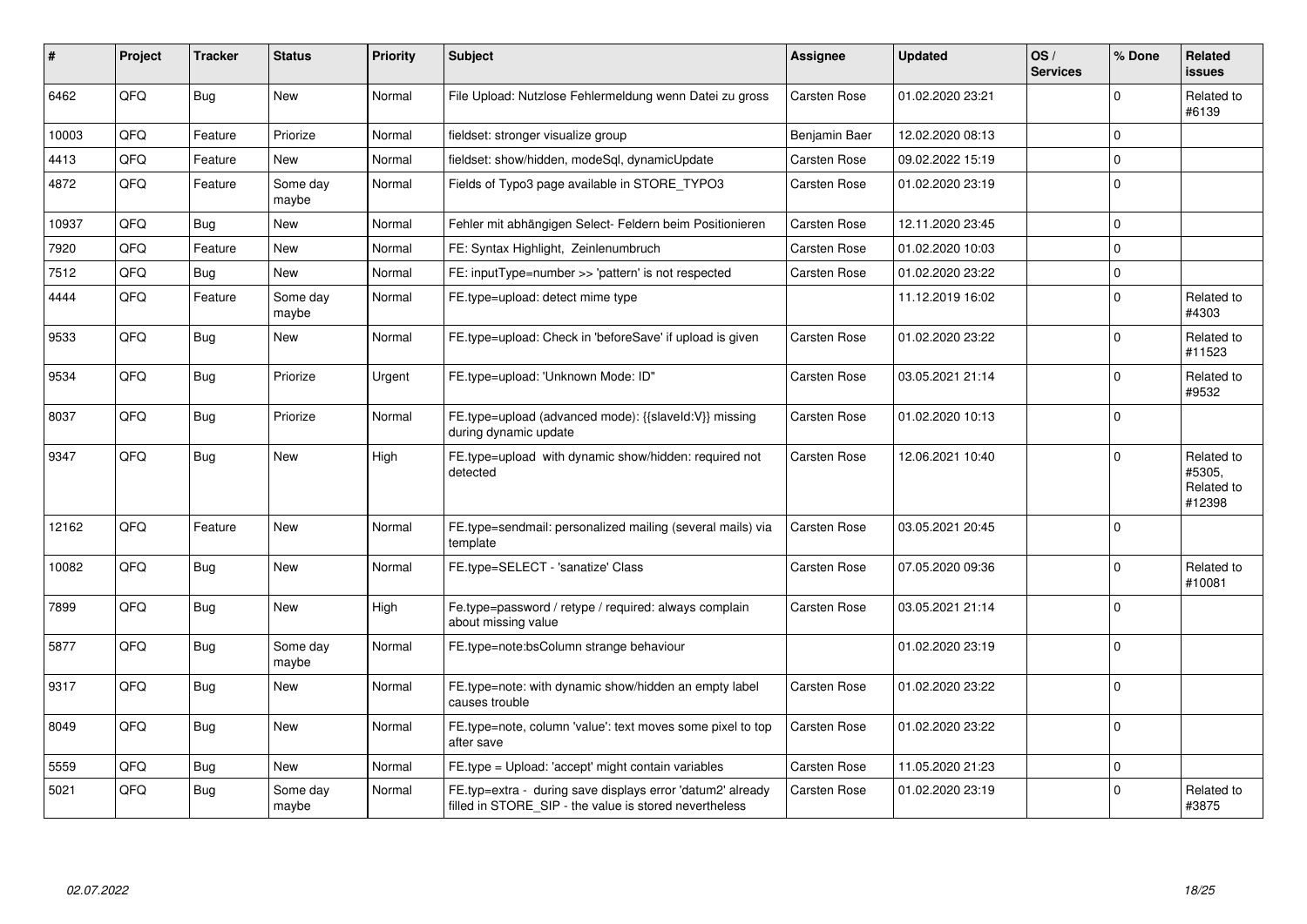| #     | Project | <b>Tracker</b> | <b>Status</b>     | <b>Priority</b> | <b>Subject</b>                                                                            | <b>Assignee</b> | <b>Updated</b>   | OS/<br><b>Services</b> | % Done      | Related<br><b>issues</b>                                              |
|-------|---------|----------------|-------------------|-----------------|-------------------------------------------------------------------------------------------|-----------------|------------------|------------------------|-------------|-----------------------------------------------------------------------|
| 10013 | QFQ     | Feature        | Some day<br>maybe | Normal          | FE.typ=editor: CodeMirror                                                                 | Carsten Rose    | 08.06.2022 10:37 |                        | $\Omega$    | Related to<br>#12611,<br>Related to<br>#12490.<br>Related to<br>#7732 |
| 8277  | QFQ     | Feature        | Priorize          | Normal          | fe.parameter.default=                                                                     | Carsten Rose    | 01.02.2020 23:17 |                        | $\Omega$    | Related to<br>#8113                                                   |
| 7656  | QFQ     | <b>Bug</b>     | Priorize          | Normal          | FE with required, 'pattern' and 'extraButtonLock': always<br>complain about missing value | Carsten Rose    | 01.02.2020 10:13 |                        | $\Omega$    |                                                                       |
| 4536  | QFQ     | Feature        | Some day<br>maybe | Normal          | FE upload: problem with delete if mutliple uploads an<br>FE.name="                        |                 | 01.02.2020 23:20 |                        | $\mathbf 0$ |                                                                       |
| 3547  | QFQ     | <b>Bug</b>     | New               | Normal          | FE of type 'note' causes writing of empty fields.                                         | Carsten Rose    | 01.02.2020 23:21 |                        | $\Omega$    |                                                                       |
| 12040 | QFQ     | <b>Bug</b>     | <b>New</b>        | Normal          | FE Mode 'hidden' für zwei FEs auf einer Zeile                                             | Carsten Rose    | 18.02.2021 10:13 |                        | $\Omega$    |                                                                       |
| 3415  | QFQ     | Feature        | Some day<br>maybe | Normal          | FE Login Box Templatefile                                                                 | Benjamin Baer   | 11.12.2019 16:02 |                        | $\Omega$    |                                                                       |
| 3750  | QFQ     | <b>Bug</b>     | Some day<br>maybe | Normal          | FE in a row: if one violates check, all are red                                           | Carsten Rose    | 11.12.2019 16:03 |                        | $\mathbf 0$ |                                                                       |
| 9531  | QFQ     | <b>Bug</b>     | New               | High            | FE File: Dynamic Update / modeSql / required detected<br>even it not set                  | Carsten Rose    | 11.06.2021 20:32 |                        | $\mathbf 0$ | Related to<br>#12398                                                  |
| 7812  | QFQ     | Feature        | New               | Normal          | FE 'Subrecord' - new option 'subrecordShowFilter',<br>'subrecordPaging'                   | Carsten Rose    | 01.02.2020 23:22 |                        | $\Omega$    |                                                                       |
| 9352  | QFQ     | Feature        | <b>New</b>        | Normal          | FE 'Native' fire slaveld, sqlAfter, sqlIns                                                | Carsten Rose    | 01.02.2020 23:22 |                        | $\mathbf 0$ |                                                                       |
| 8584  | QFQ     | Feature        | Priorize          | Normal          | FE 'Action' - never assign to Container (except Template<br>Group)                        | Carsten Rose    | 01.02.2020 10:13 |                        | $\Omega$    |                                                                       |
| 9862  | QFQ     | Bug            | Priorize          | Normal          | Failed writing to sql mail qfq.log should throw an exception                              | Carsten Rose    | 01.02.2020 10:13 |                        | $\Omega$    |                                                                       |
| 6801  | QFQ     | Feature        | Priorize          | Normal          | Fabric: Maximize / FullIscreen                                                            | Benjamin Baer   | 21.03.2022 09:56 |                        | $\mathbf 0$ |                                                                       |
| 5024  | QFQ     | Feature        | Some day<br>maybe | Normal          | Fabric: Generate PDF with edits                                                           | Benjamin Baer   | 01.02.2020 23:20 |                        | $\Omega$    | Related to<br>#10704                                                  |
| 6972  | QFQ     | Feature        | Some day<br>maybe | Normal          | Fabric Clipboard / cross browser tab                                                      | Benjamin Baer   | 01.02.2020 23:21 |                        | $\Omega$    |                                                                       |
| 8719  | QFQ     | Feature        | <b>New</b>        | Normal          | extraButtonLock: add support for 0/1                                                      | Carsten Rose    | 01.02.2020 23:22 |                        | $\mathbf 0$ |                                                                       |
| 4528  | QFQ     | <b>Bug</b>     | Some day<br>maybe | Normal          | extraButtonLock mit SQLAhead Bug                                                          | Carsten Rose    | 01.02.2020 23:19 |                        | $\mathbf 0$ |                                                                       |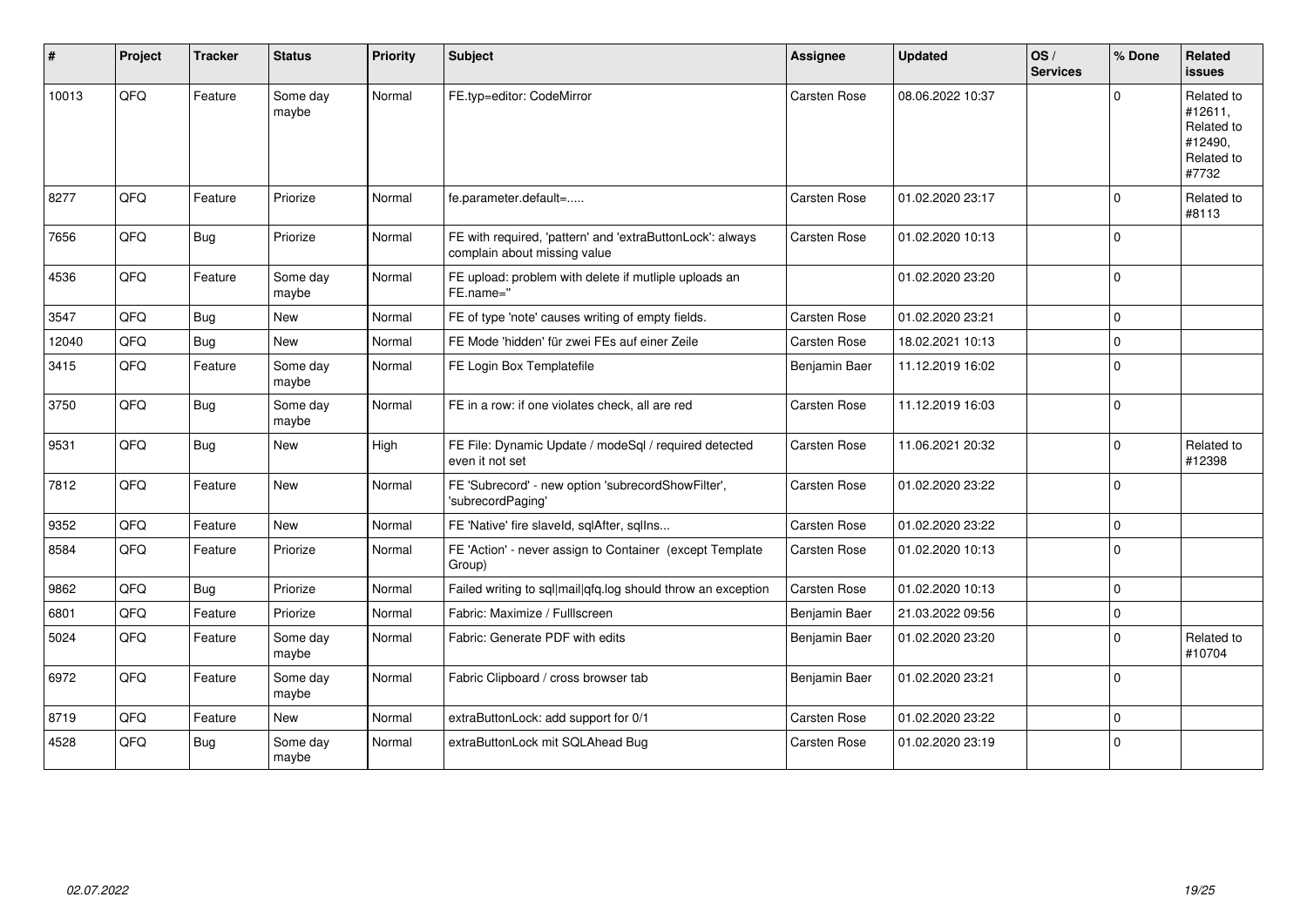| #     | Project | <b>Tracker</b> | <b>Status</b>     | <b>Priority</b> | <b>Subject</b>                                                                                                          | Assignee        | <b>Updated</b>   | OS/<br><b>Services</b> | % Done      | <b>Related</b><br><b>issues</b>                                                                                                |
|-------|---------|----------------|-------------------|-----------------|-------------------------------------------------------------------------------------------------------------------------|-----------------|------------------|------------------------|-------------|--------------------------------------------------------------------------------------------------------------------------------|
| 11517 | QFQ     | <b>Bug</b>     | In Progress       | Normal          | extraButtonInfo Broken for multiple FormElements                                                                        | Carsten Rose    | 12.05.2022 13:12 |                        | $\Omega$    | Related to<br>#7890,<br>Related to<br>#3811, Has<br>duplicate<br>#10905, Has<br>duplicate<br>#10553, Has<br>duplicate<br>#6779 |
| 14185 | QFQ     | Feature        | <b>New</b>        | Normal          | External/Autocron.php - better suitable directory                                                                       | Support: System | 28.05.2022 11:03 |                        | $\mathbf 0$ |                                                                                                                                |
| 11217 | QFQ     | Feature        | Some day<br>maybe | Normal          | <b>Extend Script Functionality</b>                                                                                      | Carsten Rose    | 16.09.2021 15:10 |                        | $\Omega$    |                                                                                                                                |
| 3900  | QFQ     | Feature        | Some day<br>maybe | Normal          | Extend documentation of 'Copy / Paste'                                                                                  | Carsten Rose    | 11.12.2019 16:03 |                        | $\Omega$    | Related to<br>#3899                                                                                                            |
| 6594  | QFQ     | Feature        | <b>New</b>        | Normal          | Excel: on download, check if there is a valid sip                                                                       | Carsten Rose    | 01.02.2020 23:21 |                        | $\mathbf 0$ |                                                                                                                                |
| 12024 | QFQ     | Feature        | New               | Normal          | Excel Export: text columns by default decode<br>htmlspeciachar()                                                        | Carsten Rose    | 17.02.2021 23:55 |                        | $\Omega$    | Related to<br>#12022                                                                                                           |
| 10976 | QFQ     | Feature        | <b>New</b>        | Normal          | Excel Export Verbesserungen                                                                                             | Carsten Rose    | 06.08.2020 10:56 |                        | $\mathbf 0$ |                                                                                                                                |
| 10324 | QFQ     | <b>Bug</b>     | <b>New</b>        | Normal          | Excel Export mit Template funktioniert nur, wenn Template<br>vor uid kommt                                              |                 | 30.03.2020 11:20 |                        | $\Omega$    | Related to<br>#10257                                                                                                           |
| 10874 | QFQ     | Feature        | New               | Normal          | Erstellen eines Foreign Keys in der Tabelle "FormElement"                                                               |                 | 13.07.2020 10:11 |                        | $\mathbf 0$ |                                                                                                                                |
| 4328  | QFQ     | Bug            | Some day<br>maybe | Normal          | Error Message: Show FE name/number on problems in FE                                                                    | Carsten Rose    | 01.02.2020 23:20 |                        | $\Omega$    |                                                                                                                                |
| 4330  | QFQ     | Feature        | Some day<br>maybe | Normal          | Error Message: report missing {{ / }} in sqlUpdate, sqlInsert,<br>sglDelete, sglAfter, sglBefore in FE action elements. | Carsten Rose    | 01.02.2020 23:20 |                        | $\Omega$    |                                                                                                                                |
| 9128  | QFQ     | Feature        | <b>New</b>        | Normal          | Error Message: not replaced variables- a) replace back to<br>'{{', b) underline                                         | Carsten Rose    | 01.02.2020 23:22 |                        | $\Omega$    | Related to<br>#9129                                                                                                            |
| 9127  | QFQ     | Bug            | New               | Normal          | Error Message: change 'roll over' color - text not readable                                                             | Carsten Rose    | 01.02.2020 23:22 |                        | $\mathbf 0$ |                                                                                                                                |
| 6912  | QFQ     | Bug            | <b>New</b>        | Normal          | error Message Var 'deadline' already set in SIP - in Form<br>with FE.value={{deadline:R:::{{deadlinePeriod:Y}}}}        | Carsten Rose    | 01.02.2020 23:21 |                        | $\Omega$    |                                                                                                                                |
| 5132  | QFQ     | Feature        | Some day<br>maybe | Normal          | Error Message sendmail missing attachment: more details                                                                 | Carsten Rose    | 01.02.2020 23:19 |                        | $\Omega$    |                                                                                                                                |
| 7547  | QFQ     | Bug            | <b>New</b>        | Normal          | Error Message in afterSave: wrong parameter column<br>reported                                                          | Carsten Rose    | 01.02.2020 23:22 |                        | $\Omega$    |                                                                                                                                |
| 6677  | QFQ     | <b>Bug</b>     | <b>New</b>        | Normal          | Error message FE Action Element: no/wrong FE reference<br>who cause the problem.                                        | Carsten Rose    | 01.02.2020 23:21 |                        | $\mathbf 0$ |                                                                                                                                |
| 9013  | QFQ     | Bug            | <b>New</b>        | Normal          | Error in Twig template not handled                                                                                      | Carsten Rose    | 20.10.2021 13:43 |                        | $\mathbf 0$ |                                                                                                                                |
| 12066 | QFQ     | Bug            | New               | High            | enterAsSubmit: Forward wird nicht ausgeführt                                                                            | Enis Nuredini   | 29.05.2022 09:23 |                        | $\mathbf 0$ |                                                                                                                                |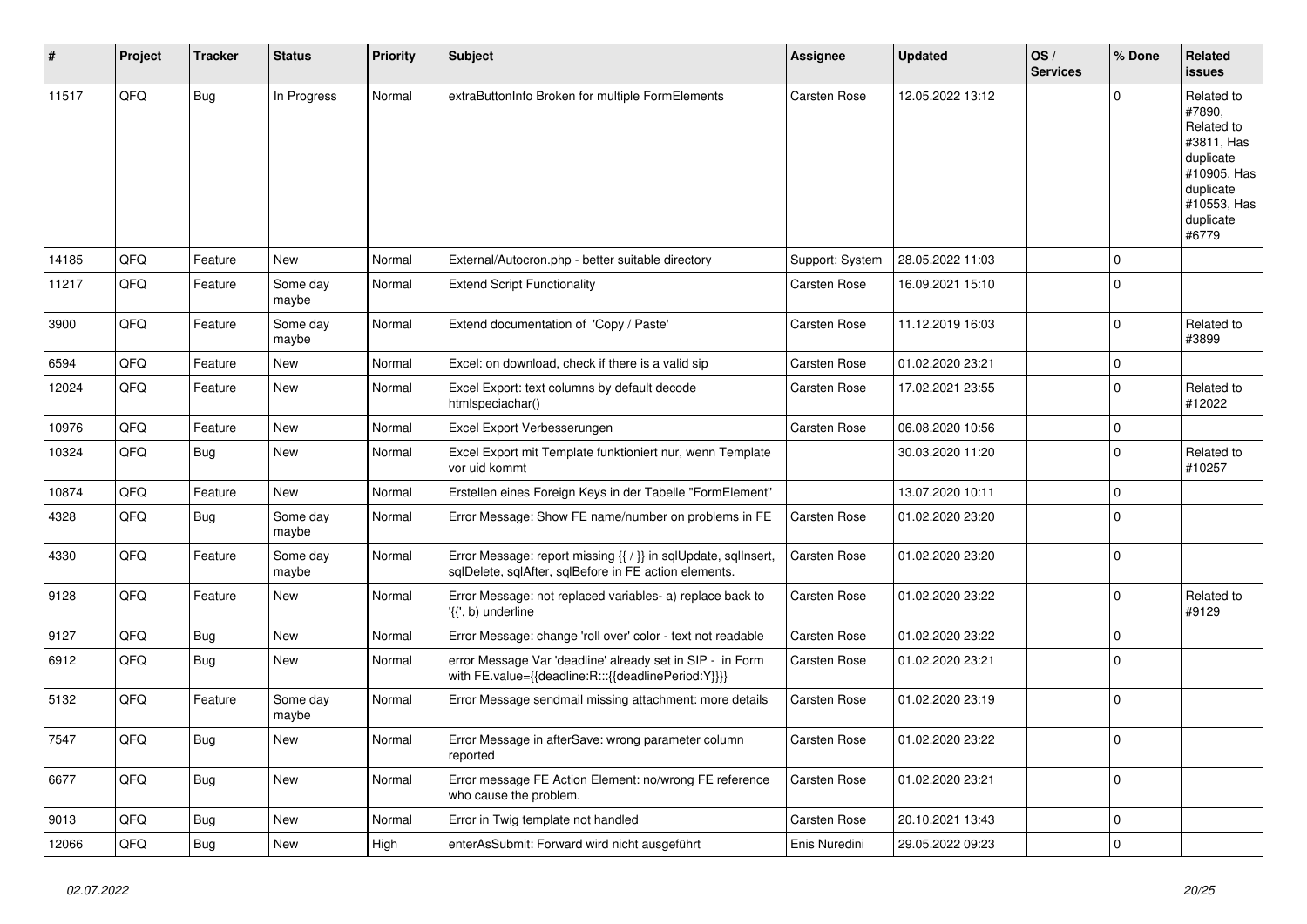| ∦     | Project | <b>Tracker</b> | <b>Status</b>     | <b>Priority</b> | <b>Subject</b>                                                       | Assignee      | <b>Updated</b>   | OS/<br><b>Services</b> | % Done      | Related<br><b>issues</b>                         |
|-------|---------|----------------|-------------------|-----------------|----------------------------------------------------------------------|---------------|------------------|------------------------|-------------|--------------------------------------------------|
| 13689 | QFQ     | Bug            | <b>New</b>        | Normal          | Enter auf Eingabefeld mit ungültigem Wert führt zu blurry<br>Seite   | Enis Nuredini | 28.05.2022 10:53 |                        | $\Omega$    | Related to<br>#14245, Has<br>duplicate<br>#11891 |
| 6250  | QFQ     | Feature        | In Progress       | Normal          | Enhance layout: a) Subrecord, b) Subrecord-Title                     | Carsten Rose  | 01.02.2020 23:22 |                        | $\Omega$    | Related to<br>#5391                              |
| 8585  | QFQ     | Feature        | Priorize          | Normal          | Enhance Error message for 'unknown form'                             | Carsten Rose  | 01.02.2020 10:13 |                        | $\Omega$    |                                                  |
| 5579  | QFQ     | Feature        | Some day<br>maybe | Normal          | Enhance Doc / Presentation: variable type 'link column type'         | Carsten Rose  | 01.02.2020 23:19 |                        | $\mathbf 0$ |                                                  |
| 3864  | QFQ     | Feature        | New               | Normal          | Encrypt / decrypt field                                              | Enis Nuredini | 30.06.2022 16:29 |                        | $\mathbf 0$ |                                                  |
| 10759 | QFQ     | <b>Bug</b>     | <b>New</b>        | Normal          | emptyMeansNull - Feld falsch aktualisiert                            |               | 12.11.2020 23:45 |                        | $\mathbf 0$ |                                                  |
| 12989 | QFQ     | Bug            | <b>New</b>        | Normal          | empty string does not trigger dynamic update                         | Enis Nuredini | 28.05.2022 11:09 |                        | $\mathbf 0$ |                                                  |
| 9783  | QFQ     | Bug            | <b>New</b>        | Normal          | Email with special characters                                        | Carsten Rose  | 01.02.2020 23:22 |                        | $\mathbf 0$ |                                                  |
| 5893  | QFQ     | Feature        | Some day<br>maybe | Normal          | Edit on double-click                                                 |               | 01.02.2020 23:19 |                        | $\Omega$    | Related to<br>#5894                              |
| 11460 | QFQ     | Feature        | <b>New</b>        | Normal          | Easier creation of changelog: gitchangelog                           | Carsten Rose  | 12.06.2021 10:20 |                        | $\Omega$    | Related to<br>#13467                             |
| 7109  | QFQ     | Feature        | <b>New</b>        | Normal          | Dynamic Updates: row/element hide                                    | Carsten Rose  | 01.02.2020 23:22 |                        | $\Omega$    | Has<br>duplicate<br>#4081                        |
| 6083  | QFQ     | Feature        | Some day<br>maybe | Normal          | Dynamic Update: Value Check via SQL                                  |               | 11.12.2019 16:02 |                        | $\Omega$    |                                                  |
| 7002  | QFQ     | <b>Bug</b>     | New               | Normal          | Dynamic Update: row does not disappear / appear                      | Carsten Rose  | 01.02.2020 23:22 |                        | $\mathbf 0$ |                                                  |
| 3682  | QFQ     | Bug            | Some day<br>maybe | Normal          | Dynamic update: Radio buttons                                        | Carsten Rose  | 11.12.2019 16:02 |                        | $\Omega$    |                                                  |
| 11195 | QFQ     | Bug            | <b>New</b>        | Low             | Dynamic Update: Note not updated if new text is empty<br>(v20.4)     |               | 25.09.2020 11:14 |                        | $\Omega$    |                                                  |
| 4082  | QFQ     | Feature        | <b>New</b>        | Normal          | Dynamic Update: modeSql - useful default                             | Carsten Rose  | 01.02.2020 23:22 |                        | $\mathbf 0$ |                                                  |
| 8106  | QFQ     | Bug            | Some day<br>maybe | Normal          | Dynamic Update: Feld kann nicht auf empty zurückgesetzt<br>werden    | Carsten Rose  | 11.12.2019 16:01 |                        | $\Omega$    |                                                  |
| 6224  | QFQ     | Feature        | Priorize          | Normal          | Dynamic update: fade in/out fields                                   | Benjamin Baer | 21.03.2022 09:50 |                        | $\mathbf 0$ |                                                  |
| 3811  | QFQ     | <b>Bug</b>     | Some day<br>maybe | Normal          | Dynamic Update: extraButtonInfo - Text aktualisieren                 | Carsten Rose  | 11.12.2019 16:03 |                        | $\Omega$    | Related to<br>#11517                             |
| 11504 | QFQ     | Feature        | <b>New</b>        | Normal          | Dynamic Update: Button text update for 'Save',' Close' &<br>'Delete' | Carsten Rose  | 12.11.2020 23:44 |                        | $\mathbf 0$ |                                                  |
| 3216  | QFQ     | Feature        | Some day<br>maybe | Normal          | dynamic update für checkbox label2                                   | Carsten Rose  | 11.12.2019 16:03 |                        | $\Omega$    | Related to<br>#2081                              |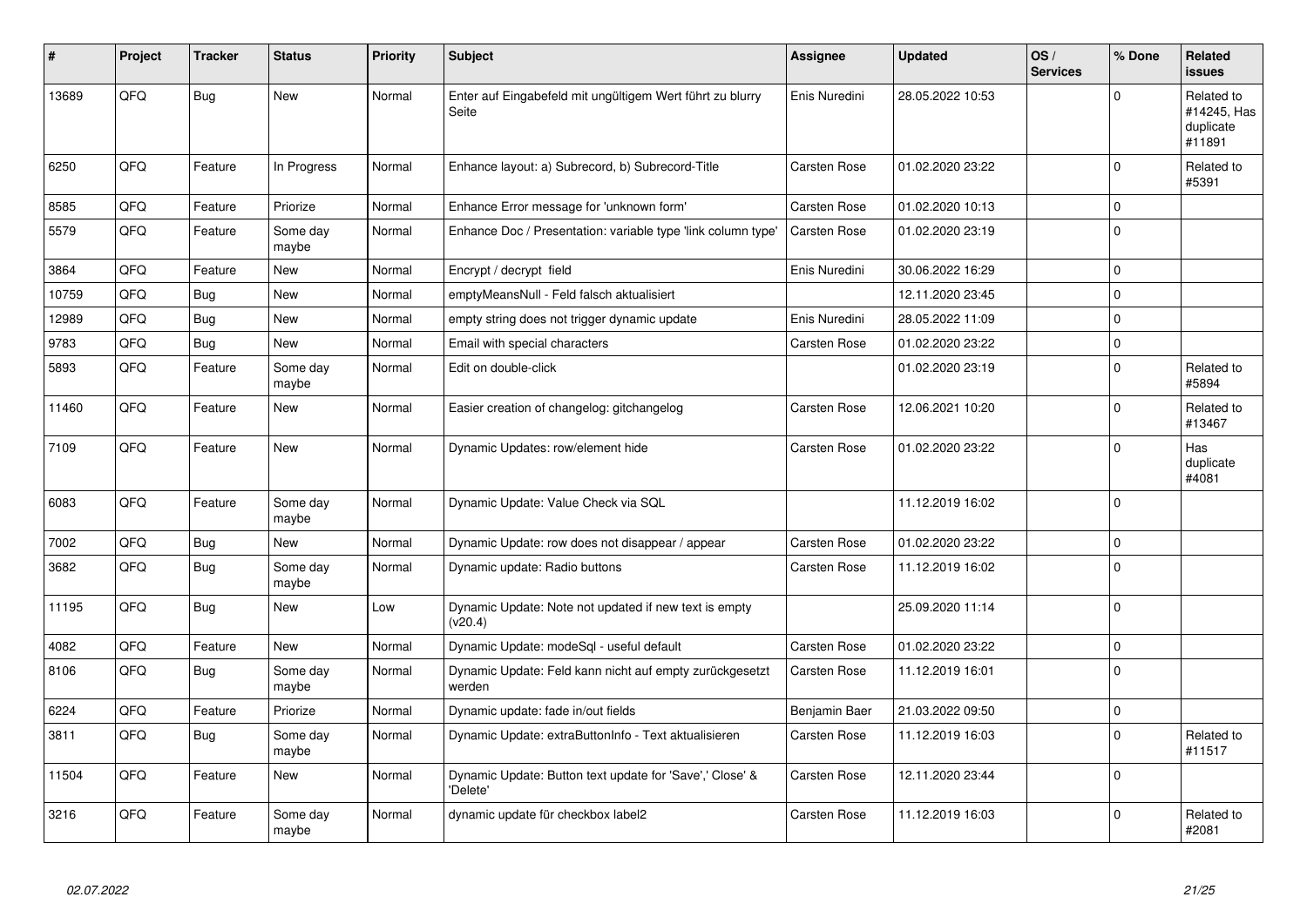| ∦     | Project | <b>Tracker</b> | <b>Status</b>     | <b>Priority</b> | <b>Subject</b>                                                                                                     | <b>Assignee</b>     | <b>Updated</b>   | OS/<br><b>Services</b> | % Done      | Related<br>issues    |
|-------|---------|----------------|-------------------|-----------------|--------------------------------------------------------------------------------------------------------------------|---------------------|------------------|------------------------|-------------|----------------------|
| 4583  | QFQ     | Bug            | Some day<br>maybe | Normal          | Dynamic Update bei TypeAhead Feldern                                                                               | Carsten Rose        | 01.02.2020 23:19 |                        | $\Omega$    |                      |
| 4869  | QFQ     | Feature        | Some day<br>maybe | Normal          | Dynamic Update (show, hide, readonly?, required?) for<br><b>Template Group Elements</b>                            | Carsten Rose        | 01.02.2020 23:19 |                        | $\mathbf 0$ | Related to<br>#4865  |
| 12670 | QFQ     | Bug            | New               | High            | Dropdown-Menu classes können nicht mehr angegeben<br>werden                                                        | Carsten Rose        | 07.12.2021 17:19 |                        | $\Omega$    |                      |
| 9975  | QFQ     | <b>Bug</b>     | Priorize          | Normal          | Dropdown Menu: 'r:3' broken                                                                                        | Carsten Rose        | 01.02.2020 10:13 |                        | $\Omega$    |                      |
| 2995  | QFQ     | Feature        | Some day<br>maybe | Normal          | Dropdown JQuery Plugin: 'chosen' - Moeglichkeit um Select<br>Listen mehr Funktion zu geben. Kein Bootstrap noetig. | Carsten Rose        | 11.12.2019 16:03 |                        | $\Omega$    |                      |
| 10119 | QFQ     | Feature        | <b>New</b>        | Normal          | Dropdown (selectlist) & TypeAhead: format and catagorize<br>list                                                   | Carsten Rose        | 07.05.2020 09:36 |                        | $\Omega$    |                      |
| 12603 | QFQ     | Feature        | New               | Normal          | Dropdown (Select), Radio, checkbox:<br>itemListAlways={{!SELECT key, value}}                                       | Carsten Rose        | 19.03.2022 17:47 |                        | $\Omega$    |                      |
| 5562  | QFQ     | Feature        | Priorize          | Normal          | Drag'n'Drop fuer Uploads                                                                                           | Benjamin Baer       | 21.03.2022 09:52 |                        | $\Omega$    | Related to<br>#9706  |
| 7217  | QFQ     | Feature        | Priorize          | Normal          | Download: notice User if `_sip=?` is missing                                                                       | Carsten Rose        | 01.02.2020 10:13 |                        | $\Omega$    |                      |
| 7100  | QFQ     | Feature        | Some day<br>maybe | Normal          | Download: log access, max downloads, time limit                                                                    |                     | 01.02.2020 23:19 |                        | $\Omega$    |                      |
| 6292  | QFQ     | Feature        | <b>New</b>        | Normal          | Download: File speichern mit Hash aber original Filename in<br>der Datenbank vermerken fuer Downloads              | <b>Carsten Rose</b> | 01.02.2020 23:21 |                        | $\Omega$    |                      |
| 10996 | QFQ     | Feature        | <b>New</b>        | Normal          | Download video via sip: no seek                                                                                    | Carsten Rose        | 12.08.2020 14:18 |                        | $\mathbf 0$ |                      |
| 5221  | QFQ     | Bug            | <b>New</b>        | High            | Download Dialog: Bleibt stehen in FF wenn Datei<br>automatisch gespeichert wird.                                   | Carsten Rose        | 03.05.2021 21:14 |                        | $\Omega$    |                      |
| 4293  | QFQ     | Bug            | Some day<br>maybe | Normal          | Download broken if token 'd:' is missing - but no error<br>message                                                 | Carsten Rose        | 11.12.2019 16:03 |                        | $\Omega$    | Related to<br>#7514  |
| 12109 | QFQ     | Feature        | <b>New</b>        | Normal          | Donwload Link: Plain, SIP, Persistent Link, Peristent SIP -<br>new notation                                        | Carsten Rose        | 03.05.2021 20:45 |                        | $\Omega$    | Related to<br>#12085 |
| 3905  | QFQ     | Feature        | Some day<br>maybe | Normal          | Documentation: Best Practice anhand eines Online<br>Bewerbungstools                                                | Carsten Rose        | 11.12.2019 16:03 |                        | $\Omega$    |                      |
| 8316  | QFQ     | Bug            | Feedback          | Normal          | Documentation/Behaviour for Nested Queries and<br>Record-Store confusing                                           | Nicola Chiapolini   | 20.11.2019 09:14 |                        | $\Omega$    |                      |
| 8894  | QFQ     | Feature        | Some day<br>maybe | Normal          | Documentation Tags Usable in QFQ Application                                                                       | Carsten Rose        | 11.12.2019 16:01 |                        | $\Omega$    |                      |
| 14377 | QFQ     | <b>Bug</b>     | New               | Normal          | Documentation > General Tips: white page after migration                                                           | Enis Nuredini       | 19.06.2022 16:37 |                        | $\mathbf 0$ |                      |
| 13460 | QFQ     | Bug            | <b>New</b>        | Normal          | Doc: Password set/reset  password should not processed<br>with 'html encode'                                       | Carsten Rose        | 19.03.2022 17:46 |                        | $\Omega$    |                      |
| 8892  | QFQ     | Feature        | Some day<br>maybe | Normal          | Display and Edit SQL Comments in Form Editor                                                                       | Carsten Rose        | 11.12.2019 16:01 |                        | $\Omega$    |                      |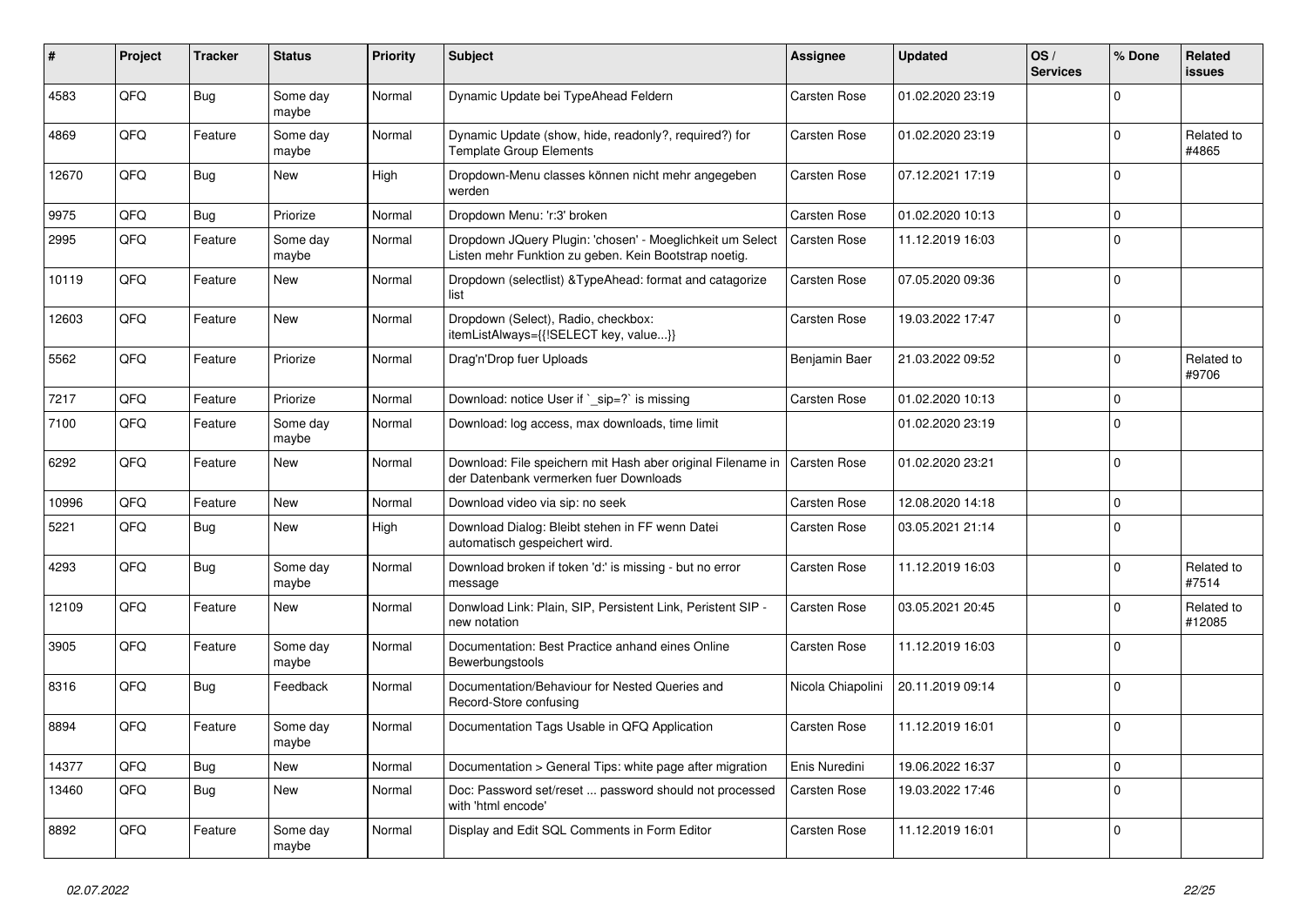| #     | Project | <b>Tracker</b> | <b>Status</b>              | <b>Priority</b> | <b>Subject</b>                                                                                                                                                | Assignee            | <b>Updated</b>   | OS/<br><b>Services</b> | % Done       | Related<br>issues    |
|-------|---------|----------------|----------------------------|-----------------|---------------------------------------------------------------------------------------------------------------------------------------------------------------|---------------------|------------------|------------------------|--------------|----------------------|
| 3458  | QFQ     | Feature        | Some day<br>maybe          | Normal          | Display 'Edit Form Element'-Checkbox on form: should<br>depend on FE Group                                                                                    | Carsten Rose        | 11.12.2019 16:02 |                        | <sup>0</sup> | Related to<br>#3447  |
| 3273  | QFQ     | Feature        | Some day<br>maybe          | Low             | Dirty Flag in Form                                                                                                                                            | Carsten Rose        | 11.12.2019 16:02 |                        | $\Omega$     |                      |
| 12503 | QFQ     | Feature        | Priorize                   | Normal          | Detect dangerous UPDATE statement with missing WHERE                                                                                                          | Carsten Rose        | 05.05.2021 22:09 |                        | 0            |                      |
| 7481  | QFQ     | Feature        | <b>New</b>                 | Normal          | Detect 'BaseUrl' automatically                                                                                                                                | Carsten Rose        | 01.02.2020 23:21 |                        | $\Omega$     |                      |
| 7630  | QFQ     | Feature        | Priorize                   | Normal          | detailed error message for simple upload                                                                                                                      | Carsten Rose        | 01.02.2020 10:13 |                        | $\mathbf 0$  |                      |
| 5850  | QFQ     | Feature        | Some day<br>maybe          | Normal          | Deployment: In QFQ Doc best practice fuer zeitgemaesses<br>Deployment beschreiben                                                                             |                     | 01.02.2020 23:20 |                        | $\Omega$     |                      |
| 13566 | QFQ     | Feature        | Ready to sync<br>(develop) | Normal          | Delete config-example.qfq.php file                                                                                                                            | Carsten Rose        | 23.12.2021 09:25 |                        | $\Omega$     |                      |
| 9348  | QFQ     | Feature        | <b>New</b>                 | Normal          | defaultThumbnailSize: pre render thumbnails                                                                                                                   | Carsten Rose        | 12.06.2021 09:05 |                        | 0            |                      |
| 3331  | QFQ     | Feature        | Some day<br>maybe          | Normal          | Default Tooltip fuer _page? Links: mit Form und Record ID                                                                                                     | Carsten Rose        | 11.12.2019 16:02 |                        | $\Omega$     |                      |
| 3130  | QFQ     | Bug            | Some day<br>maybe          | Normal          | Debug Info's nicht korrekt nach 'New > Save'.                                                                                                                 | Carsten Rose        | 11.12.2019 16:03 |                        | $\Omega$     | Related to<br>#3253  |
| 4627  | QFQ     | Feature        | Some day<br>maybe          | Normal          | dbupdate: all tables - check 'create', 'modified' if it is<br>possible to change to default 'CURRENT TIMESTAMP' and<br>modified 'ON UPDATE CURRENT_TIMESTAMP' |                     | 01.02.2020 23:20 |                        | $\Omega$     |                      |
| 6992  | QFQ     | Feature        | Some day<br>maybe          | Normal          | DB exception: Syntax Highlight                                                                                                                                |                     | 11.12.2019 16:01 |                        | $\Omega$     | Related to<br>#5450  |
| 14303 | QFQ     | <b>Bug</b>     | ToDo                       | Normal          | datetime broken with picker                                                                                                                                   | Enis Nuredini       | 17.06.2022 09:02 |                        | 0            | Related to<br>#12630 |
| 13767 | QFQ     | Bug            | Feedback                   | Normal          | date/time-picker: required shows up/down button orange                                                                                                        | Enis Nuredini       | 16.05.2022 23:16 |                        | $\Omega$     |                      |
| 12337 | QFQ     | Feature        | Some day<br>maybe          | Normal          | Database.php: better caching                                                                                                                                  | Carsten Rose        | 16.09.2021 15:10 |                        | $\Omega$     |                      |
| 4719  | QFQ     | Feature        | Some day<br>maybe          | Normal          | Custom Message in Client in case of 'Browser tab close,<br>modification will be lost'                                                                         |                     | 01.02.2020 23:20 |                        | $\Omega$     |                      |
| 3990  | QFQ     | Feature        | Some day<br>maybe          | High            | custom class definition: add space automatically                                                                                                              | Carsten Rose        | 03.05.2021 21:14 |                        | $\mathbf 0$  |                      |
| 9136  | QFQ     | Feature        | <b>New</b>                 | Normal          | Create ZIP files with dynamic PDFs                                                                                                                            | Carsten Rose        | 01.02.2020 23:22 |                        | 0            |                      |
| 13841 | QFQ     | Feature        | New                        | Normal          | Create PDF via iText - evaluate                                                                                                                               | <b>Carsten Rose</b> | 19.03.2022 17:42 |                        | $\Omega$     |                      |
| 13843 | QFQ     | Feature        | New                        | Normal          | Create JWT via QFQ                                                                                                                                            | Carsten Rose        | 19.03.2022 17:42 |                        | $\mathbf 0$  |                      |
| 10738 | QFQ     | Feature        | Some day<br>maybe          | Normal          | CORS headers for external API requests                                                                                                                        |                     | 10.06.2020 14:00 |                        | $\Omega$     |                      |
| 8089  | QFQ     | Feature        | New                        | Normal          | Copy/Paste for FormElements                                                                                                                                   | Carsten Rose        | 01.02.2020 23:22 |                        | 0            |                      |
| 12330 | QFQ     | Feature        | New                        | Normal          | Copy to input field / text area / TinyMCE                                                                                                                     | Carsten Rose        | 07.04.2021 09:01 |                        | 0            |                      |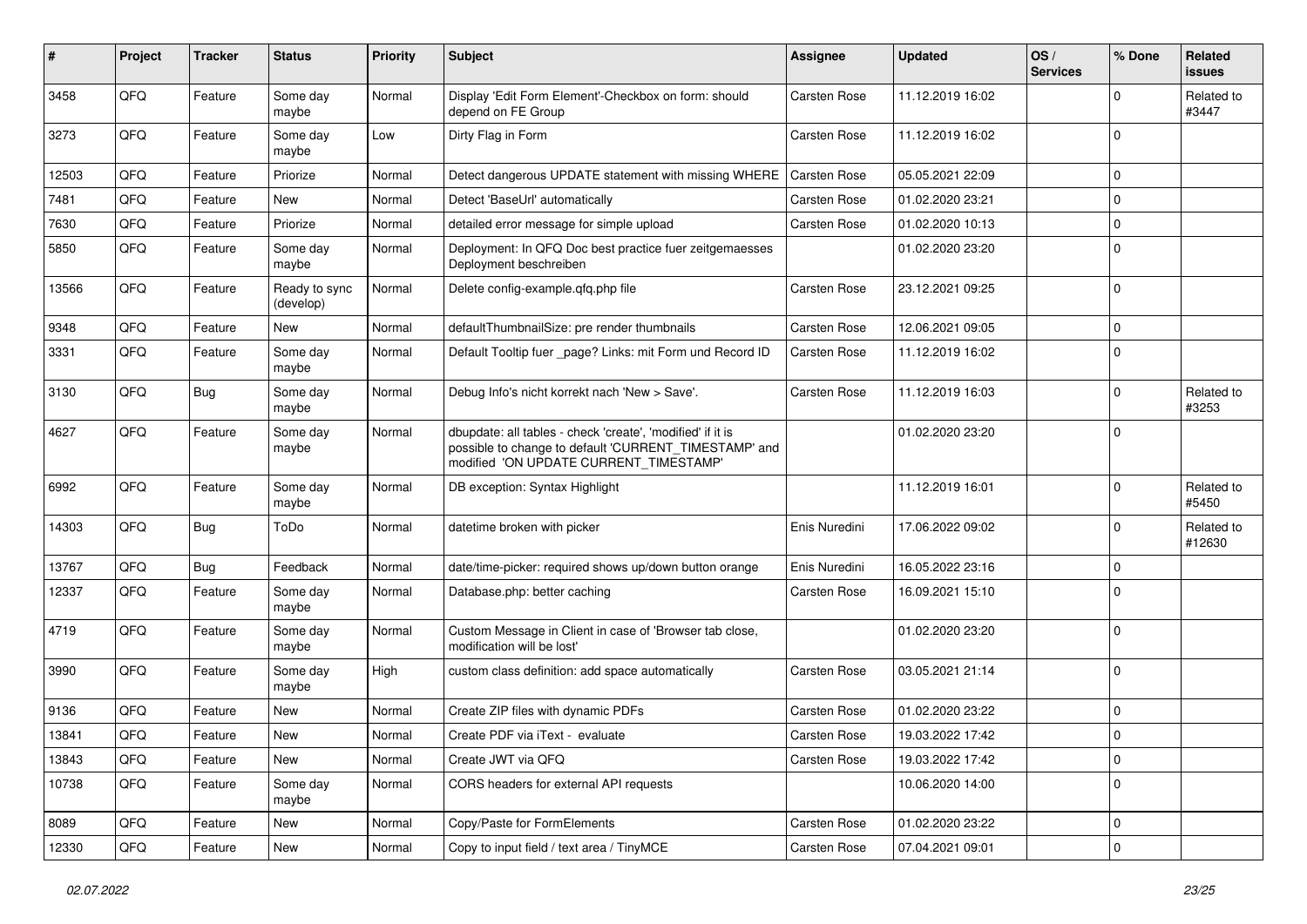| #     | Project | <b>Tracker</b> | <b>Status</b>     | <b>Priority</b> | <b>Subject</b>                                                                                                                | Assignee            | <b>Updated</b>   | OS/<br><b>Services</b> | % Done      | Related<br><b>issues</b>                        |
|-------|---------|----------------|-------------------|-----------------|-------------------------------------------------------------------------------------------------------------------------------|---------------------|------------------|------------------------|-------------|-------------------------------------------------|
| 12327 | QFQ     | <b>Bug</b>     | <b>New</b>        | Normal          | Copy to clipboard: Glyphicon can not be changed                                                                               | Carsten Rose        | 27.12.2021 17:59 |                        | $\Omega$    |                                                 |
| 4650  | QFQ     | Feature        | Some day<br>maybe | Normal          | Convert html to doc/rtf                                                                                                       | Carsten Rose        | 01.02.2020 23:20 |                        | $\Omega$    | Related to<br>#10704                            |
| 12714 | QFQ     | Bug            | New               | Normal          | Conversion of GIF to PDF broken when GIF contains Alpha.                                                                      | Carsten Rose        | 19.03.2022 17:49 |                        | $\mathbf 0$ |                                                 |
| 8082  | QFQ     | Feature        | Priorize          | High            | Contact form without saving record                                                                                            | Carsten Rose        | 07.12.2021 15:20 |                        | $\Omega$    | Related to<br>#8587,<br><b>Blocks</b><br>#11850 |
| 3349  | QFQ     | Bug            | Some day<br>maybe | Normal          | config.qfq.ini: a) vertraegt keine '=' im Value (z.B. Passwort),<br>b) Values sollten in ticks einschliessbar sein (spaces, ) | <b>Carsten Rose</b> | 11.12.2019 16:02 |                        | $\mathbf 0$ |                                                 |
| 4279  | QFQ     | Bug            | Some day<br>maybe | High            | config.linkVars lost                                                                                                          | Carsten Rose        | 03.05.2021 21:14 |                        | $\mathbf 0$ |                                                 |
| 7102  | QFQ     | Feature        | New               | Normal          | Comment sign in report: '#' and '--'                                                                                          | Carsten Rose        | 01.02.2020 23:21 |                        | $\mathbf 0$ |                                                 |
| 6715  | QFQ     | Feature        | Some day<br>maybe | Normal          | Code-Refactoring: dbArray vereinheitlichen                                                                                    | Carsten Rose        | 11.12.2019 16:02 |                        | $\mathbf 0$ |                                                 |
| 4420  | QFQ     | Feature        | Some day<br>maybe | Normal          | Client: Local Storage - store the changes of a form, local in<br>the browser.                                                 | Benjamin Baer       | 11.12.2019 16:02 |                        | $\mathbf 0$ |                                                 |
| 6870  | QFQ     | Feature        | Priorize          | Normal          | Click on '_link' triggers an API call                                                                                         | Benjamin Baer       | 03.01.2022 08:25 |                        | $\mathbf 0$ |                                                 |
| 12476 | QFQ     | Feature        | <b>New</b>        | Normal          | clearMe: a) should trigger 'dirty', b) sticky on textarea resize                                                              | Benjamin Baer       | 04.01.2022 08:40 |                        | $\mathbf 0$ | Related to<br>#9528                             |
| 11057 | QFQ     | Bug            | <b>New</b>        | High            | Checkboxes ohne span.checkmark im Report werden<br>ausgeblendet                                                               | Benjamin Baer       | 03.05.2021 21:12 |                        | $\mathbf 0$ | Related to<br>#11039                            |
| 12163 | QFQ     | Feature        | New               | Normal          | Checkbox: table wrap                                                                                                          | Carsten Rose        | 03.05.2021 20:51 |                        | $\mathbf 0$ |                                                 |
| 11752 | QFQ     | <b>Bug</b>     | <b>New</b>        | Normal          | checkbox renders multiple input elements with same name                                                                       | Carsten Rose        | 17.12.2020 14:58 |                        | $\Omega$    | Related to<br>#11750                            |
| 9669  | QFQ     | Bug            | Some day<br>maybe | Normal          | Checkbox / Template Group: radio/checkbox visible broken<br>after 'add'                                                       | Carsten Rose        | 16.06.2021 13:47 |                        | $\mathbf 0$ | Related to<br>#8091                             |
| 9853  | QFQ     | Feature        | New               | Normal          | Check das SQL / QFQ / Mail Logfile geschrieben wird                                                                           |                     | 09.01.2020 11:15 |                        | $\mathbf 0$ |                                                 |
| 12474 | QFQ     | Feature        | <b>New</b>        | Normal          | Check BaseConfigURL if it is given and the the last char is '/                                                                | Carsten Rose        | 03.05.2021 20:45 |                        | $\mathbf 0$ |                                                 |
| 13451 | QFQ     | <b>Bug</b>     | <b>New</b>        | Normal          | Character Counter / Max Character: Problem in Safari                                                                          | Carsten Rose        | 15.04.2022 17:18 |                        | $\pmb{0}$   |                                                 |
| 13467 | QFQ     | Feature        | <b>New</b>        | Normal          | ChangeLog Generator                                                                                                           | Carsten Rose        | 19.03.2022 17:46 |                        | $\mathbf 0$ | Related to<br>#11460                            |
| 9781  | QFQ     | Feature        | New               | Normal          | Button: CSS class to make buttons smaller                                                                                     | Carsten Rose        | 01.02.2020 23:22 |                        | $\mathbf 0$ |                                                 |
| 10716 | QFQ     | Feature        | Some day<br>maybe | Normal          | Business Logic mit Externen Skripten                                                                                          | Carsten Rose        | 16.09.2021 15:10 |                        | $\Omega$    | Related to<br>#10713,<br>Related to<br>#8217    |